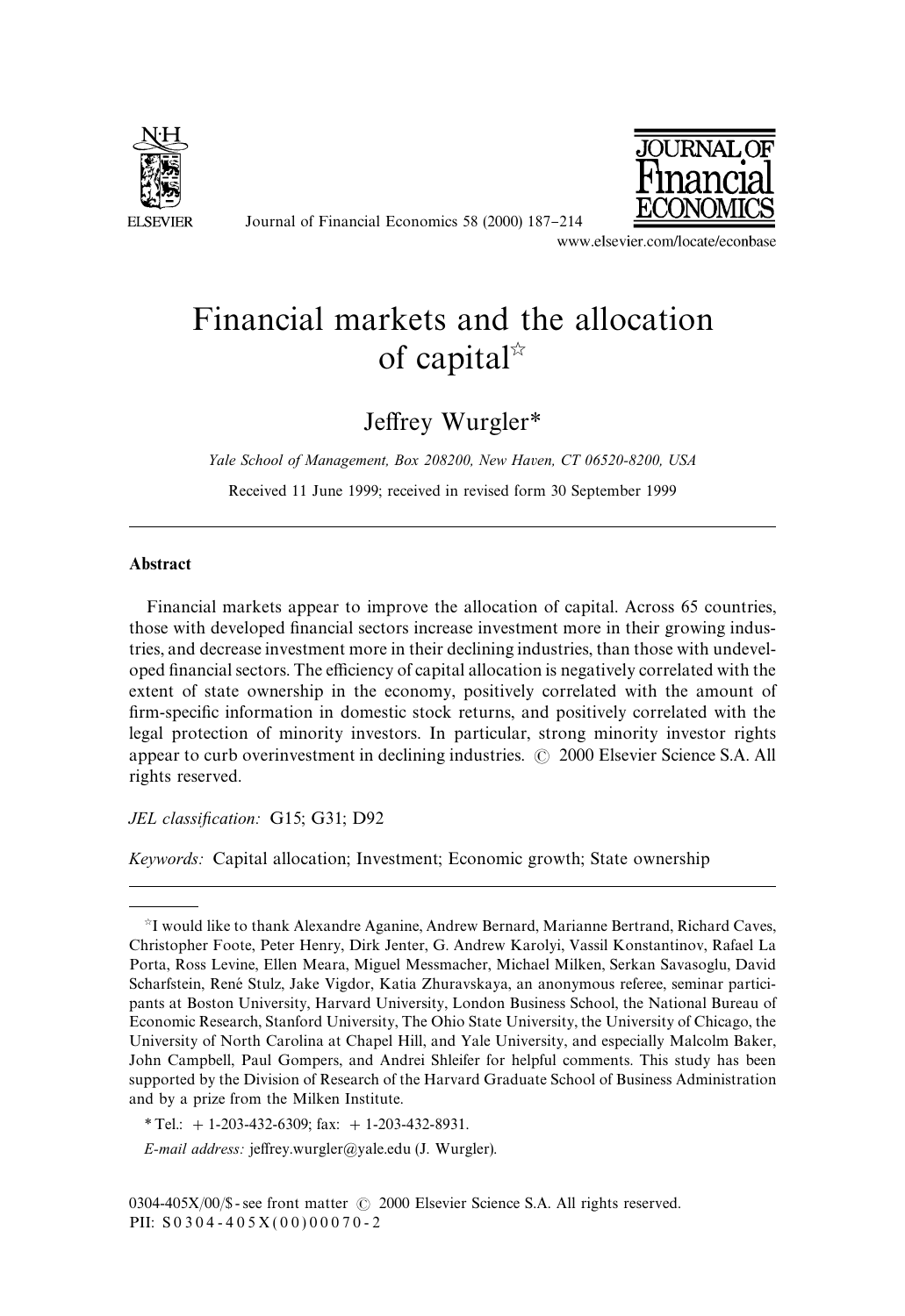Political economists say that capital sets towards the most profitable trades, and that it rapidly leaves the less profitable non-paying trades. But in ordinary countries this is a slow process.... In England, however, ... capital runs as surely and instantly where it is most wanted, and where there is most to be made of it, as water runs to find its level.

Bagehot (1873), as quoted by Levine (1997, p. 695)

#### 1. Introduction

A fundamental job of the economy is to allocate capital efficiently. To achieve this, capital is supposed to be invested in the sectors that are expected to have high returns and be withdrawn from sectors with poor prospects.

For a long time and for many reasons, economists have suspected that formal financial markets and associated institutions improve the capital allocation process and thus contribute to economic growth. One popular theory is that efficient secondary market prices help investors distinguish good investments from bad ones through a mechanism like Tobin's Q. Another is that lenders and intermediaries screen out bad projects (Bagehot, 1873; Schumpeter, 1912; Diamond, 1984; Boyd and Prescott, 1986). Agency theories argue that pressures from external investors, as well as managerial ownership, encourage managers to pursue value-maximizing investment policies (Jensen, 1986); in turn, effective laws against misuse of minority investors' funds determine the supply of finance to good projects (La Porta et al., 1997).

Despite this body of theory, there is little direct evidence on whether and how financial markets improve the allocation of capital. This paper takes a step toward filling the gap. The basic data set is a 65-country, 28-industry, 33-year panel of gross capital formation (investment) and value added (sales minus cost of intermediate goods). The main finding is that developed financial markets, as measured by the size of the domestic stock and credit markets relative to GDP, are associated with a better allocation of capital. Financially developed countries increase investment more in their growing industries and decrease investment more in their declining industries. Thus, although financially developed countries might not invest at a higher *level* (Carlin and Mayer, 1998; Beck et al., 2000), they do seem to *allocate* their investment better.

For example, the elasticity of industry investment to value added is several times higher in Germany, Japan, the United Kingdom, and the U.S. than in financially undeveloped countries such as Bangladesh, India, Panama, and Turkey. Relative to countries with large financial markets, other countries both overinvest in their declining industries and underinvest in their growing industries. Since value added growth is reliably positively correlated with Tobin's Q (which, unfortunately, cannot be constructed for a wide range of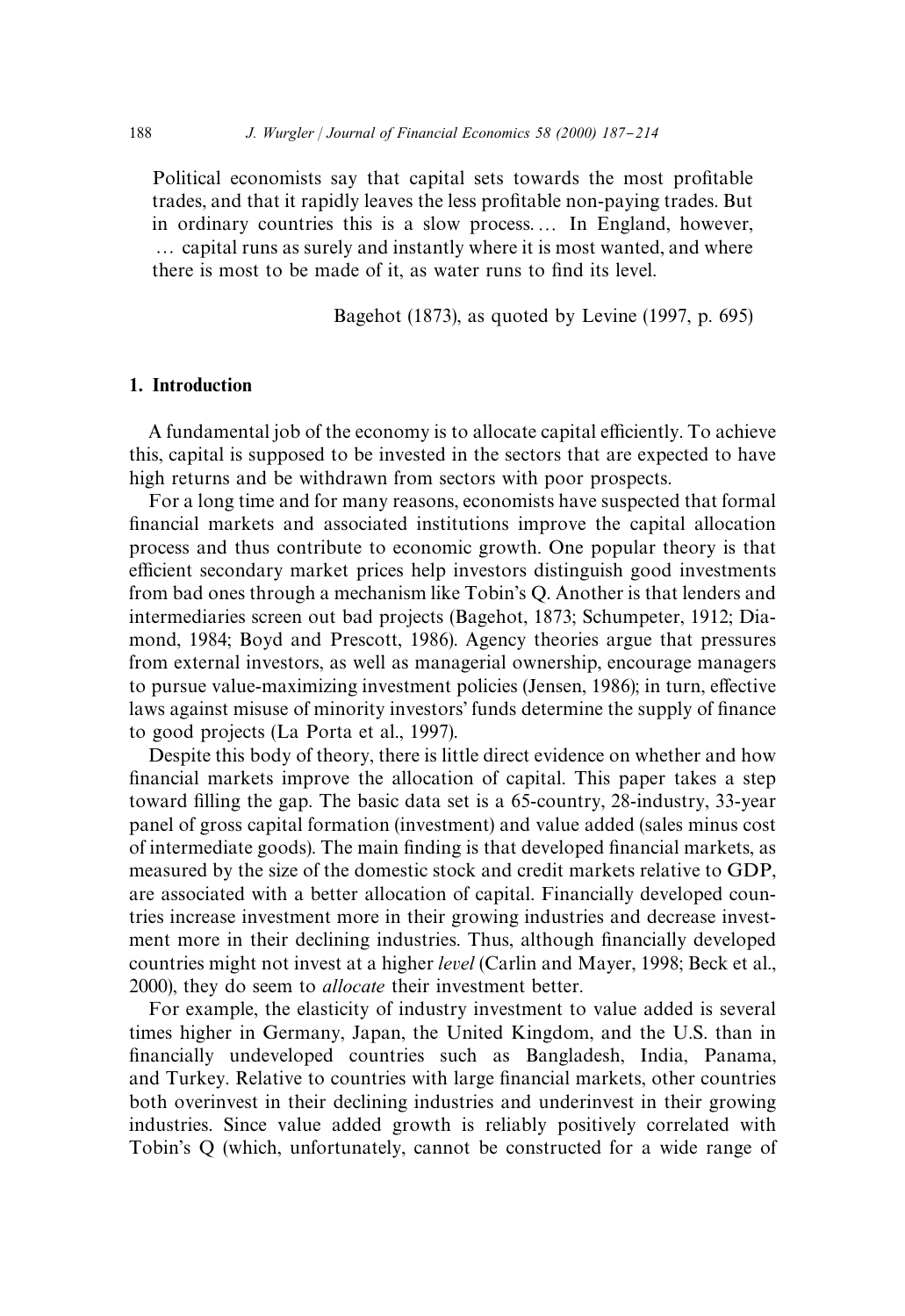countries and industries), this result suggests that financial development helps a country take better advantage of its investment opportunities. Thus, financial markets and institutions do more than just provide a sideshow to the real economy; they perform a fundamental allocative function. And although financial market variables are not able to explain all of the cross-country variation in the quality of capital allocation, they are able to explain a substantial proportion.

I find evidence that capital allocation is improved through at least three mechanisms. First, countries with stock markets that impound more firmspecific information into individual stock prices - those that have less stock price "synchronicity" as measured by Morck et al.  $(2000)$  – exhibit a better allocation of capital. This is consistent with the suggestion that larger markets have more informative prices (perhaps due to more effective arbitrage facilitated by liquidity and low transaction costs) which help investors and managers distinguish between good and bad investments through more accurate measures of Q.

Second, capital allocation improves as state ownership declines. Countries with extensive state ownership do not increase investment much in growing industries and do not decrease it much in declining industries. This is not surprising since, in state-owned firms, resource allocation is likely to be guided less by value-maximization than by political motives; moreover, soft budget constraints and poor monitoring give managers in state-owned firms few incentives for efficiency. The evidence here supports Shleifer's (1998, p. 144) view that `elimination of politically motivated resource allocation has unquestionably been the principal benefit of privatization around the world."

Third, strong minority investor rights, as measured by La Porta et al. (1998), are associated with better capital allocation. The allocational benefit of investor rights seems to come through limiting overinvestment in declining industries rather than through improving the supply of finance to growing industries. This result can be explained by Jensen's (1986) free cash flow theory in that cash generated from operations is being inefficiently reinvested in declining industries, particularly in countries where minority investors are not in a position to object.

This paper complements an emerging literature that studies the relationship between finance and economic growth. At the country level, King and Levine (1993), Levine (1998), Levine and Zervos (1998), and Beck et al. (2000) make an empirical case that financial development causes growth. At the industry level, Rajan and Zingales (1998) show that the same industries that rely on external financing in the US - arguably, industries with a technological need for external finance, perhaps to reach an efficient scale – grow faster in financially developed countries. At the U.S. state level, Jayaratne and Strahan (1996) find that economic growth increases in states that relax intrastate bank branching restrictions. At the firm level, Demirguc-Kunt and Maksimovic (1998) use a financial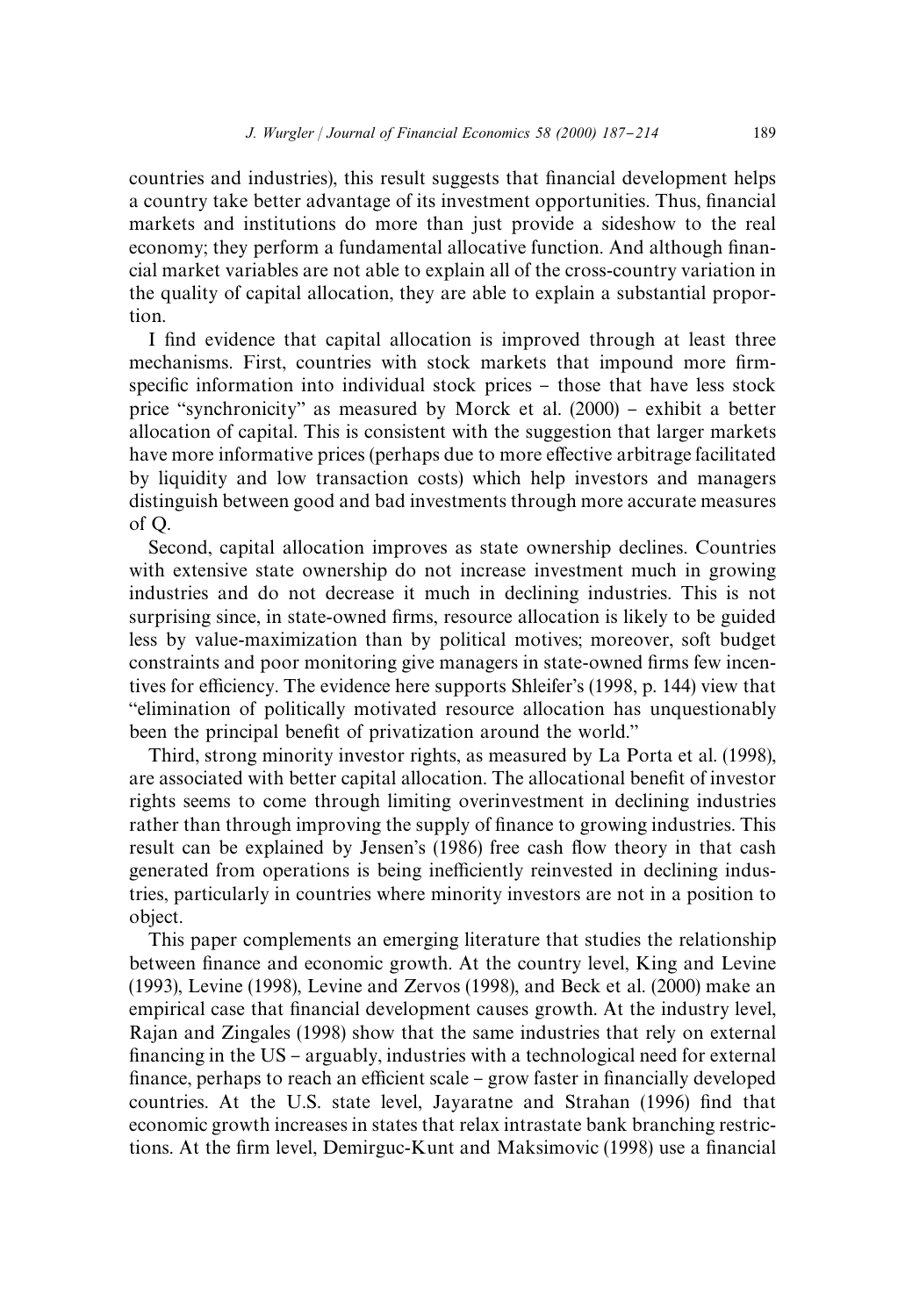planning model to estimate sustainable growth rates in the absence of external finance and find that firms in financially developed countries are able to grow faster than this benchmark.

Is better capital allocation a reason why financial development is associated with economic growth? Several authors have suggested this, including Goldsmith (1969), McKinnon (1973), Shaw (1973), and Greenwood and Jovanovic (1990). This suggestion is supported by some empirical evidence, both anecdotal and systematic. Bagehot (1873) cites better capital allocation as a primary reason for England's comparatively fast growth in the mid-to-late 19th century. Jayaratne and Strahan provide evidence that their U.S. state-level results reflect improvements in the quality of banks' loan portfolios, i.e., improvements in the allocation of their capital. Also, in their cross-country study, Beck et al. infer that the link between finance and growth is improved allocational efficiency, as suggested by the fact that financial development (specifically, the banking sector) is robustly associated not with higher capital accumulation but rather with higher productivity growth, which is how an improvement in capital allocation is expressed in their growth accounting framework.

The results of this paper do not support the rationale for securities transactions taxes given by Keynes (1936) and Summers and Summers (1989); Schwert and Seguin (1993) survey this literature. Advocates of securities transaction taxes typically argue that such taxes would throw enough "sand into the gears" to remove some of the purely speculative interests from financial markets and leave the real, allocative interests to work unfettered. The results here, however, suggest that less sand is always better. The most liquid financial markets in the world are also the ones that allocate capital most efficiently.

The paper proceeds as follows. Section 2 discusses data and methodology. Section 3 estimates the efficiency of capital allocation for 65 countries and uncovers some financial determinants of these estimates. Section 4 concludes.

#### 2. Data and methodology

Because I am interested in comparing the efficiency of capital allocation across a broad range of financial systems, the availability of comparable international data is a significant constraint. In this section I first describe the data and methodology that will be used to calculate country-specific estimates of the efficiency of capital allocation and then the financial system data that will be used to explore the determinants of these estimates.

#### *2.1. International manufacturing industry statistics*

I use the United Nations' *General Industrial Statistics* panel (the *INDSTAT-3* CD-ROM) as a source of basic manufacturing statistics. It reports gross fixed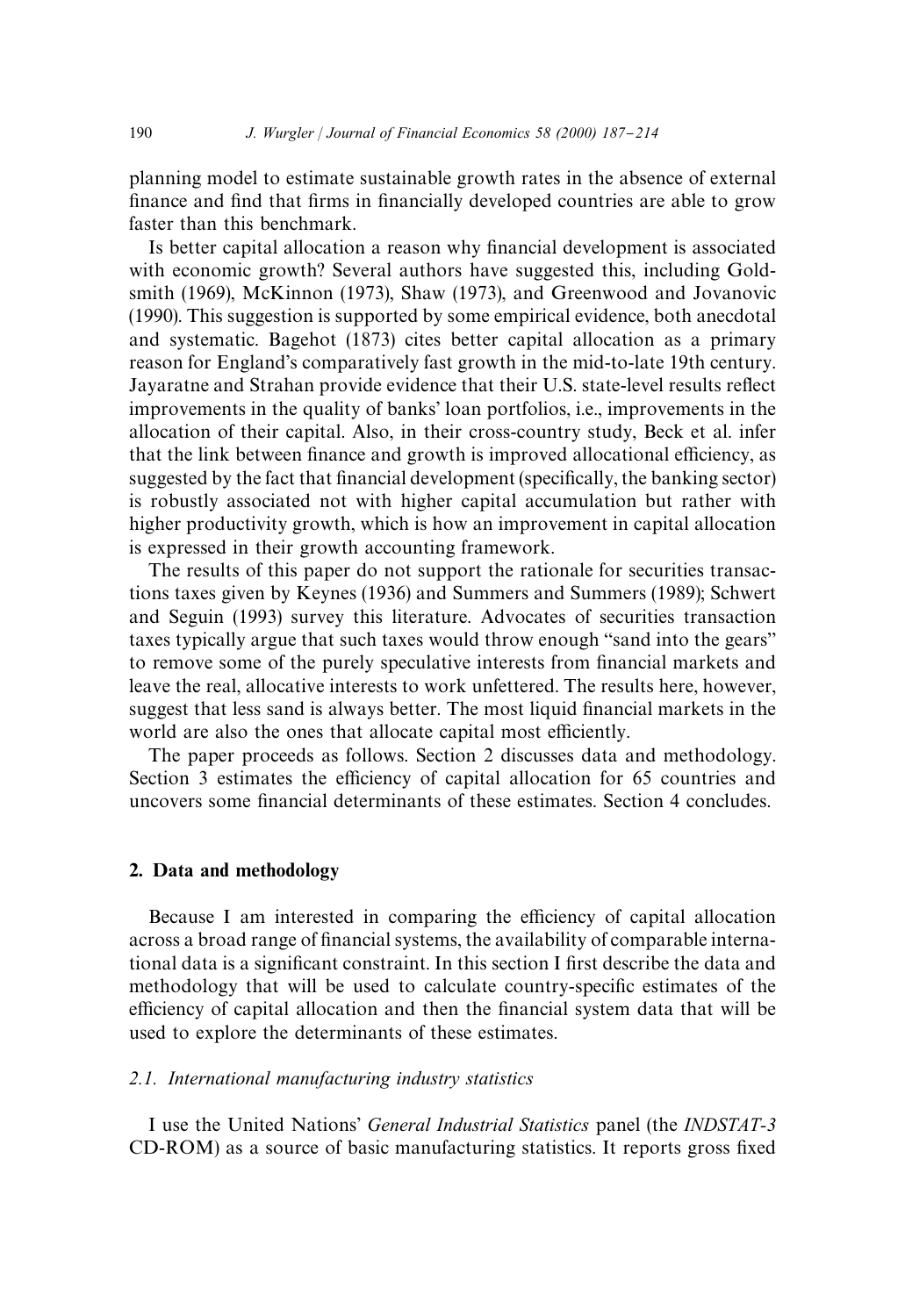capital formation, value added, and output for up to 28 three-digit ISIC manufacturing industries (an international classification standard that corresponds approximately to two-digit SIC industries), in several dozen countries, annually over the period 1963 to 1995. Value added is defined as the value of shipments of goods produced (output) minus the cost of intermediate goods and required services (but not including labor), with appropriate adjustments made for inventories of finished goods, work-in-progress, and raw materials. In other words, this value added measure reflects value added by labor as well as capital. Gross fixed capital formation is defined as the cost of new and used fixed assets minus the value of sales of used fixed assets, where fixed assets include land, buildings, and machinery and equipment (United Nations Statistical Office, 1983). Note that mergers within an industry would not be counted as capital formation, but mergers across industries would be counted as increased capital in the acquirer's industry and reduced capital in the acquired firm's industry. This is desirable for our purpose.

To the CD-ROM data I added approximately 50 country-years of data that are available in recent hard-copy *G.I.S*. volumes. Even after these additions, most countries do not have complete data for all 28 industries and all 33 years. A few countries do not report data for a very wide range of manufacturing industries. For instance, Barbados, Libya, and Swaziland usually report on fewer than ten industries per year. Cameroon and Malawi also report on fewer than ten industries in a significant number of years. This likely reflects a combination of unsuitably aggregated statistics as collected by the country as well as their real lack of industrial diversification.

Table 1 reports summary statistics for total manufacturing investment, industry log investment growth, and industry log value added growth.<sup>1</sup> (Logs reduce skewness.) I study the 65 nonsocialist countries that have at least 50 useful industry-year observations and for which I can find some financial development data (described below). To reduce the influence of outliers, I exclude observations for which the absolute value of either log investment growth or log value added growth exceeds one (that is, an increase of more than 172% or a decrease of more than 63%). Also, to focus on economically important industries,

<sup>1</sup> Raw data on capital formation and value added are adjusted to current U.S. dollars using the year-average exchange rate reported by the IMF's *International Financial Statistics*. To convert into real dollars, capital formation is deflated by the U.S. capital goods producer price index and value added is deflated by the U.S. finished goods PPI (base year 1982 for both). This procedure implicitly assumes purchasing power parity for capital goods and finished goods. I also use price indexes for capital goods and finished goods from the Penn World Table 5.6 (Summers and Heston, 1991) to adjust for deviations from PPP. This does not alter any main results, but reduces sample sizes because price indexes are not available for all countries and years for which I have industry-level data. My reported results are therefore based on the simpler adjustment.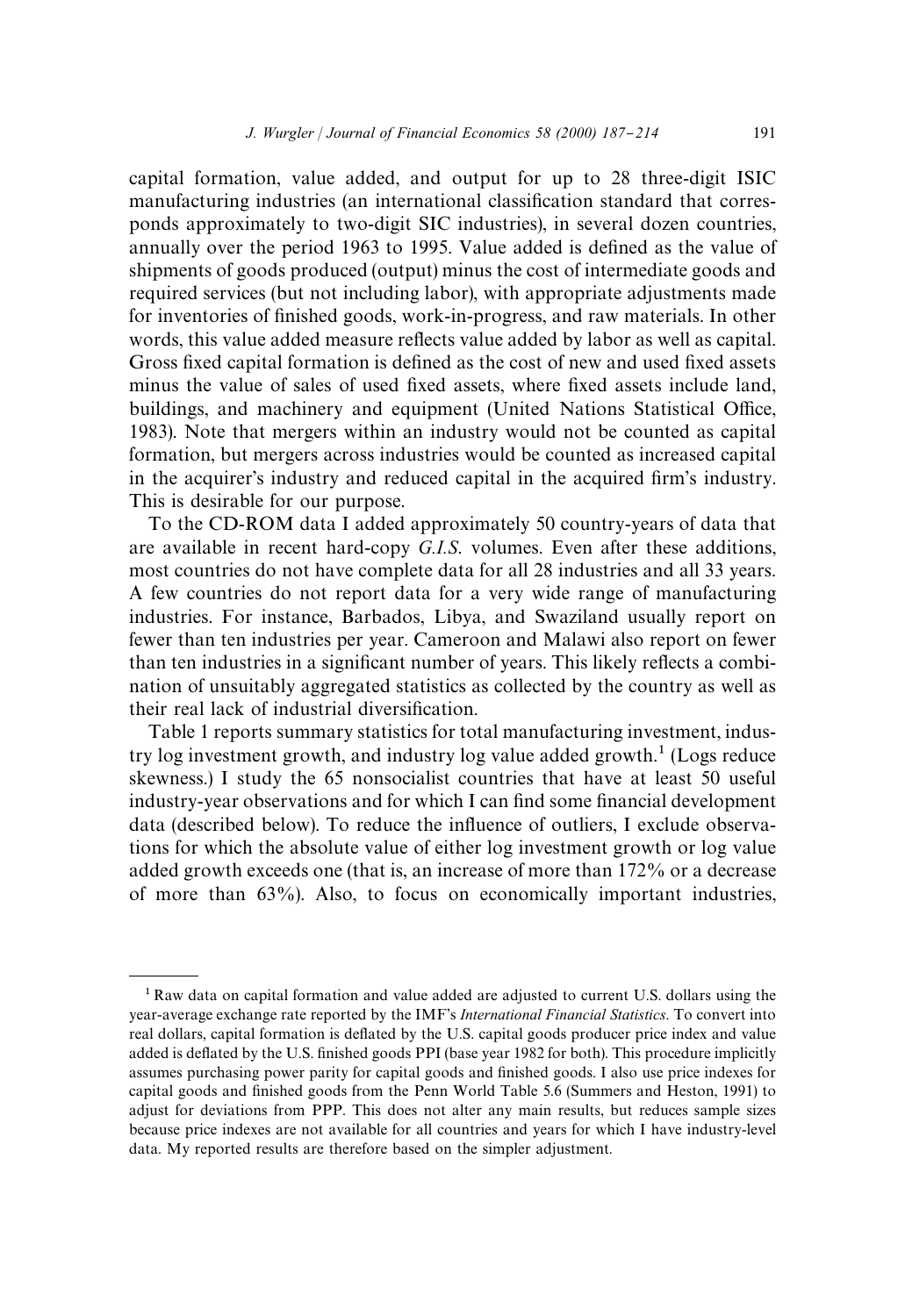#### Table 1

Summary statistics of total manufacturing investment, industry investment growth, and industry value added growth

Summary statistics for the total manufacturing investment-output ratio, log industry investment growth, and log industry value added growth for 65 non-socialist countries. ISIC-3 industry-year data on gross fixed capital formation, output, and value added are from the 1997 United Nations' *INDSTAT-3* database. Countries report nominal data for up to 28 ISIC-3 manufacturing industries per year. The third column indicates the first and last years for which useful data are available, but for some countries there are interruptions within this range. Values are converted to current U.S. dollars using the year-average exchange rate reported by the IMF's *International Financial Statistics*. Real gross capital formation in industry *i* in country *c* in year  $t(I_{ict})$  is then computed by deflating the nominal series by the U.S. capital goods producer price index (base year 1982). Real value added  $(V_{ict})$  and real output are computed by deflating the nominal series by the U.S. finished goods producer price index (base year 1982). The mean manufacturing investment-output ratio is the ratio of total manufacturing investment to total manufacturing output, averaged across years. Observations with absolute values exceeding one for either log investment growth or log value added growth, and those that constitute less than 0.1% of the country's total manufacturing value added in that year, are excluded.

|                 |                  | Data        | Mean mfg.<br>investment- | $\ln I_{ict}/I_{ict-1}$ |       | $\ln V_{ict}/V_{ict-1}$ |           |
|-----------------|------------------|-------------|--------------------------|-------------------------|-------|-------------------------|-----------|
| Country         | $\boldsymbol{N}$ | range       | output ratio             | Mean                    | SD    | Mean                    | <b>SD</b> |
| Australia       | 526              | $1963 - 85$ | 0.043                    | $-0.009$                | 0.327 | 0.015                   | 0.123     |
| Austria         | 686              | 1969-94     | 0.059                    | 0.041                   | 0.316 | 0.042                   | 0.162     |
| Bangladesh      | 180              | 1981-92     | 0.033                    | 0.051                   | 0.479 | 0.066                   | 0.302     |
| <b>Barbados</b> | 149              | 1970-94     | 0.040                    | $-0.002$                | 0.506 | 0.030                   | 0.325     |
| Belgium         | 510              | 1963-95     | 0.053                    | 0.029                   | 0.330 | 0.043                   | 0.152     |
| Bolivia         | 193              | 1970-94     | 0.069                    | 0.109                   | 0.487 | 0.083                   | 0.273     |
| Cameroon        | 87               | 1976-94     | 0.074                    | 0.046                   | 0.516 | 0.018                   | 0.380     |
| Canada          | 670              | $1963 - 90$ | 0.044                    | 0.034                   | 0.311 | 0.031                   | 0.111     |
| Chile           | 500              | 1964-94     | 0.059                    | 0.020                   | 0.481 | 0.022                   | 0.238     |
| Colombia        | 598              | 1963-94     | 0.037                    | 0.029                   | 0.461 | 0.050                   | 0.183     |
| Cyprus          | 472              | 1971-95     | 0.056                    | 0.006                   | 0.444 | 0.067                   | 0.203     |
| Denmark         | 604              | 1963-91     | 0.044                    | 0.044                   | 0.359 | 0.040                   | 0.152     |
| Ecuador         | 579              | 1963-94     | 0.098                    | 0.066                   | 0.463 | 0.047                   | 0.269     |
| Egypt           | 434              | 1967-93     | 0.147                    | $-0.038$                | 0.520 | 0.032                   | 0.356     |
| El Salvador     | 117              | 1978-85     | 0.036                    | $-0.049$                | 0.516 | $-0.037$                | 0.325     |
| Ethiopia        | 179              | 1965-89     | 0.134                    | $-0.031$                | 0.530 | 0.053                   | 0.183     |
| Fiji            | 197              | 1970-92     | 0.050                    | $-0.021$                | 0.514 | 0.039                   | 0.282     |
| Finland         | 723              | 1963-94     | 0.062                    | 0.021                   | 0.401 | 0.039                   | 0.176     |
| France          | 325              | $1963 - 95$ | 0.064                    | 0.027                   | 0.223 | 0.052                   | 0.134     |
| Germany         | 631              | 1964-92     | 0.048                    | 0.040                   | 0.216 | 0.040                   | 0.132     |
| Greece          | 629              | 1963-92     | 0.066                    | 0.012                   | 0.416 | 0.055                   | 0.166     |
| Guatemala       | 198              | 1974-88     | 0.027                    | $-0.024$                | 0.499 | $-0.006$                | 0.330     |
| Hong Kong       | 318              | 1975-93     | 0.036                    | 0.045                   | 0.421 | 0.042                   | 0.181     |
| India           | 413              | 1977-93     | 0.066                    | 0.058                   | 0.369 | 0.020                   | 0.197     |
| Indonesia       | 434              | 1970-95     | 0.085                    | 0.036                   | 0.454 | 0.140                   | 0.296     |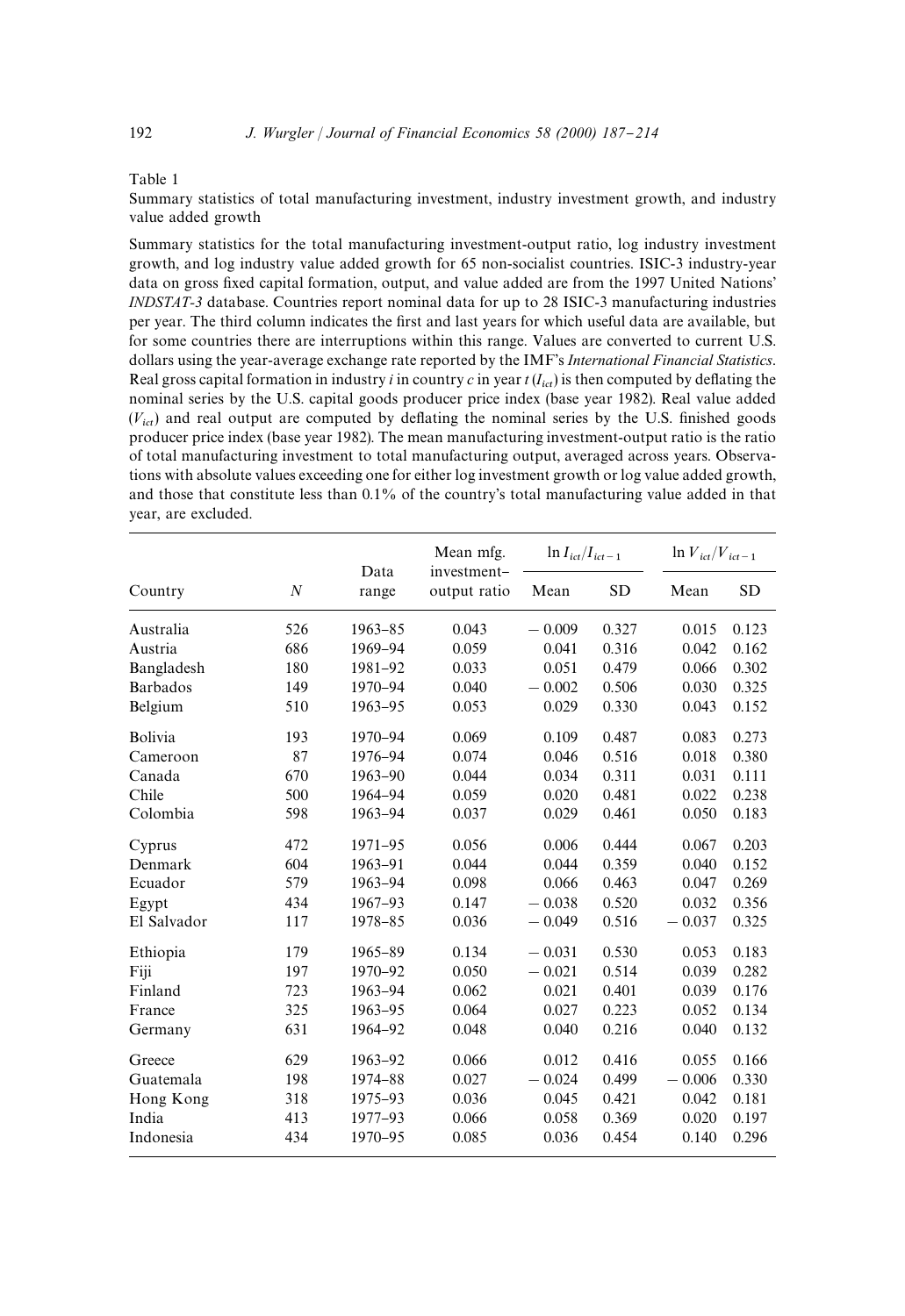|                      |          |               | Mean mfg.                   | $\ln I_{ict}/I_{ict-1}$ |             | $\ln V_{ict}/V_{ict-1}$ |           |
|----------------------|----------|---------------|-----------------------------|-------------------------|-------------|-------------------------|-----------|
| Country              | $\cal N$ | Data<br>range | investment-<br>output ratio | Mean                    | <b>SD</b>   | Mean                    | <b>SD</b> |
| Iran                 | 302      | 1963-93       | 0.073                       | $-0.012$                | 0.480       | 0.013                   | 0.367     |
| Ireland              | 550      | 1963-91       | 0.043                       | 0.034                   | 0.404       | 0.049                   | 0.159     |
| Israel               | 431      | 1963-94       | 0.053                       | 0.065                   | 0.404       | 0.049                   | 0.170     |
| Italy                | 522      | 1967-91       | 0.055                       | 0.052                   | 0.245       | 0.045                   | 0.176     |
| Japan                | 814      | 1963-93       | 0.047                       | 0.054                   | 0.276       | 0.080                   | 0.140     |
| Jordan               | 263      | 1974-94       | 0.362                       | 0.010                   | 0.400       | 0.080                   | 0.287     |
| Kenya                | 61       | 1967-71       | 0.085                       | 0.054                   | 0.491       | 0.122                   | 0.152     |
| Korea (South)        | 682      | 1966-94       | 0.092                       | 0.116                   | 0.425       | 0.148                   | 0.188     |
| Kuwait               | 290      | 1968-94       | 0.080                       | 0.024                   | 0.508       | 0.062                   | 0.349     |
| Libya                | 99       | 1964-80       | 0.365                       | 0.065                   | 0.450       | 0.060                   | 0.333     |
| Macao                | 145      | 1978-93       | 0.003                       | $-0.020$                | 0.539       | 0.093                   | 0.300     |
| Malawi               | 172      | 1964-94       | 0.069                       | $-0.025$                | 0.527       | 0.012                   | 0.365     |
| Malaysia             | 334      | 1968-94       | 0.064                       | 0.159                   | 0.402       | 0.150                   | 0.192     |
| Malta                | 390      | 1963-93       | 0.041                       | $-0.027$                | 0.485       | 0.062                   | 0.226     |
| Mexico               | 362      | 1970-91       | 0.043                       | 0.053                   | 0.428       | 0.041                   | 0.229     |
| Morocco              | 108      | 1985-94       | 0.060                       | 0.094                   | 0.405       | 0.078                   | 0.163     |
| Netherlands          | 616      | 1963-93       | 0.047                       | 0.031                   | 0.292       | 0.043                   | 0.139     |
| New Zealand          | 377      | 1963-90       | 0.043                       | 0.013                   | 0.388       | 0.038                   | 0.153     |
| Nigeria              | 161      | 1963-90       | 0.102                       | 0.018                   | 0.493       | 0.093                   | 0.358     |
| Norway               | 717      | 1963-92       | 0.053                       | 0.035                   | 0.379       | 0.025                   | 0.156     |
| Pakistan             | 176      | 1965-91       | 0.087                       | $-0.032$                | 0.438       | 0.078                   | 0.283     |
| Panama               | 333      | 1963-91       | 0.054                       | $-0.018$                | 0.504       | 0.041                   | 0.215     |
| Peru                 | 201      | 1982–92       | 0.031                       | 0.009                   | 0.492       | 0.032                   | 0.366     |
| Philippines          | 527      | 1963-93       | 0.047                       | 0.035                   | 0.469       | 0.041                   | 0.306     |
| Portugal             | 557      | 1971-94       | 0.066                       | 0.034                   | 0.409       | 0.047                   | 0.197     |
| Singapore            | 642      | 1963-94       | 0.053                       | 0.074                   | 0.424       | 0.099                   | 0.194     |
| Spain                | 563      | 1964-92       | 0.039                       | 0.041                   | 0.329       | 0.046                   | 0.159     |
| Sri Lanka            | 126      | 1979-93       | 0.049                       | 0.050                   | 0.551       | $-0.021$                | 0.341     |
| Swaziland            | 53       | 1970-90       | 0.127                       | $-0.013$                | 0.517       | 0.012                   | 0.329     |
| Sweden               | 565      | 1963-87       | 0.062                       | 0.010                   | 0.297       | 0.031                   | 0.139     |
| Tanzania             | 220      | 1965-91       | 0.086                       | $-0.049$                | 0.479       | 0.042                   | 0.314     |
| Trinidad & Tobago    | 73       | 1967-91       | 0.044                       | $-0.023$                | 0.531       | $-0.004$                | 0.282     |
| Tunisia              | 387      | 1963-95       | 0.074                       | 0.047                   | 0.437       | 0.087                   | 0.215     |
| Turkey               | 596      | 1963-94       | 0.052                       | 0.038                   | 0.434       | 0.062                   | 0.259     |
| United Kingdom       | 620      | 1968-91       | 0.040                       | 0.018                   | 0.263       | 0.027                   | 0.142     |
| <b>United States</b> | 868      | 1963-95       | 0.034                       | 0.027                   | 0.186       | 0.022                   | 0.091     |
| Uruguay              | 85       | 1989-93       | 0.027                       | $-0.009$                | 0.468       | 0.038                   | 0.227     |
| Venezuela            | 352      | 1976–93       | 0.065                       | $-0.051$                | 0.457       | $-0.029$                | 0.273     |
| Zambia               | 106      | 1963-75       | 0.070                       | $-0.009$                | 0.498       | 0.132                   | 0.257     |
| Zimbabwe             | 403      | 1963-94       | 0.052                       | 0.019                   | 0.456       | 0.027                   | 0.197     |
| Full Sample          | 25,201   | 1963-95       | 0.069                       | 0.030                   | 0.402       | 0.050                   | 0.217     |
|                      |          |               | (equal-wtd.)                | $(N$ -wtd.)             | $(N$ -wtd.) | $(N$ -wtd.) $(N$ -wtd.) |           |

|  | Table 1 (continued) |
|--|---------------------|
|--|---------------------|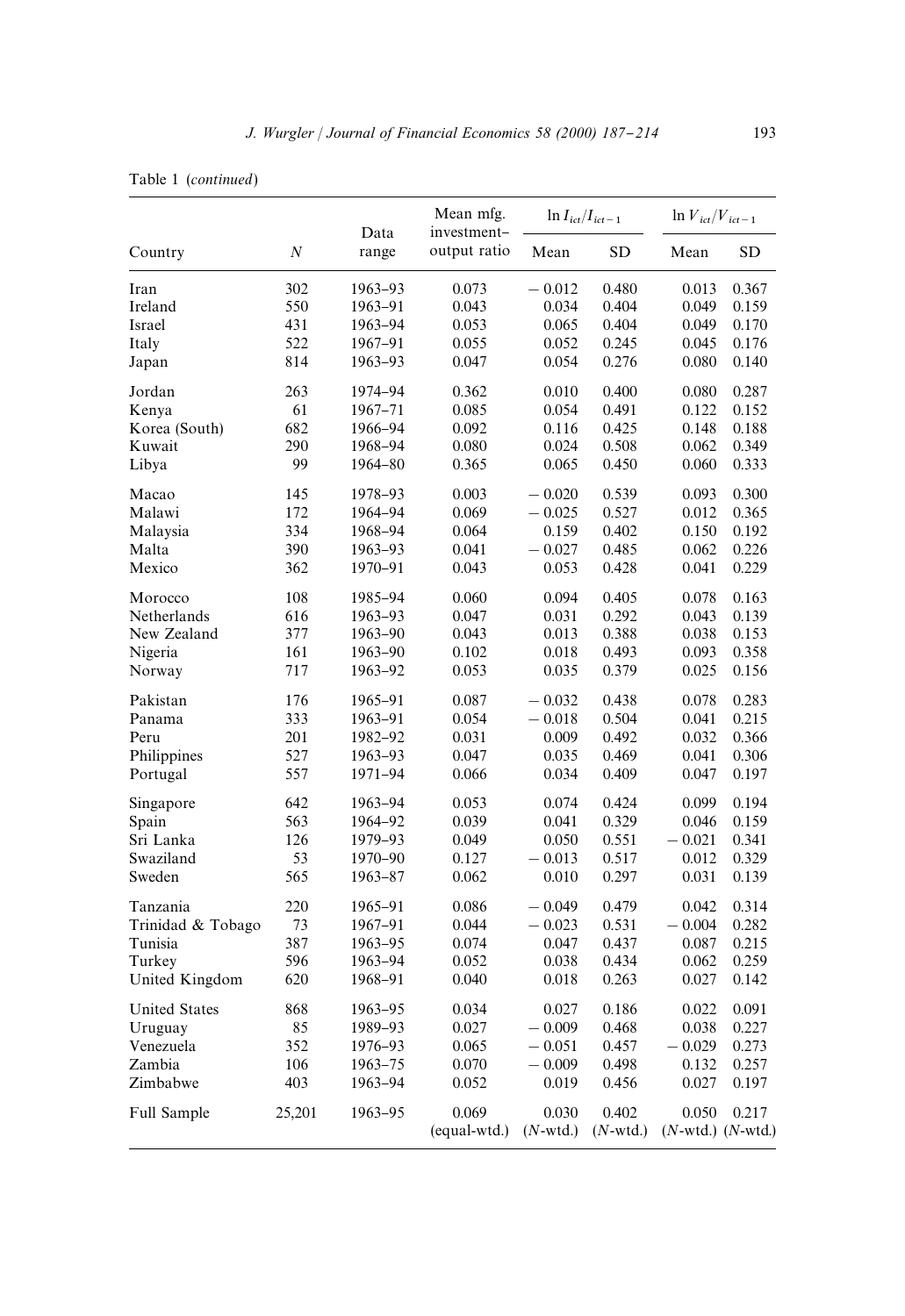I exclude those for which value added is less than 0.1% of the country's total manufacturing value added in that year. Including these small industries does not alter any results. Together, these criteria eliminate about 12% of the otherwise available observations.

Table 1 summarizes the basic manufacturing statistics data for each country. Across countries, the average ratio of manufacturing investment to output is 6.9% and is usually under 10% except in certain oil-producing countries that invested very heavily around the time of the oil shocks. In addition, industry investment growth averages  $3.0\%$  and value added growth averages  $5.0\%$ (weighted by the number of observations). The industry growth series are naturally much more volatile than their aggregate counterparts. Industries in the U.S. have been the most stable over this period, both in terms of investment growth and value added growth.

#### 2.2. Measuring the efficiency of capital allocation

The available capital formation series is not long enough to sum up to obtain industry capital stock measures. This makes it difficult to estimate a structural investment equation based on production theory. Faced with this data constraint, I adopt a simple and transparent methodology. I assume that optimal investment implies increasing investment in industries that are "growing" and decreasing investment in industries that are "declining." Since the sum of value added across all firms in the economy is GDP, and economic growth is typically measured as growth in GDP, growth in industry value added is the most natural way to measure industry growth. I use growth in industry gross fixed capital formation to measure growth in investment, since depreciation is also not available.

I estimate the following simple specification for each country:

$$
\ln \frac{I_{ict}}{I_{ict-1}} = \alpha_c + \eta_c \ln \frac{V_{ict}}{V_{ict-1}} + \varepsilon_{ict},
$$
\n(1)

where  $I$  is gross fixed capital formation,  $V$  is value added,  $i$  indexes manufacturing industry, *c* indexes country, and *t* indexes year. The slope estimate in Eq. (1) is an elasticity. It measures the extent to which country *c* increases investment in its growing industries and decreases investment in its declining industries.

There are several remarks to make about this specification. First, is there a traditional way to think about the slope coefficient? Hubbard (1998) discusses a widely used model of firm investment in which "capital adjustment costs" are quadratic, and the response of investment to Q depends inversely on a multiplicative adjustment cost parameter. The intuition in that model is that investment is more responsive to investment opportunities when adjustment costs are low. By analogy, the country-specific slope coefficients estimated from Eq. (1) reflect a general notion of capital adjustment costs. The fact that the slope coefficients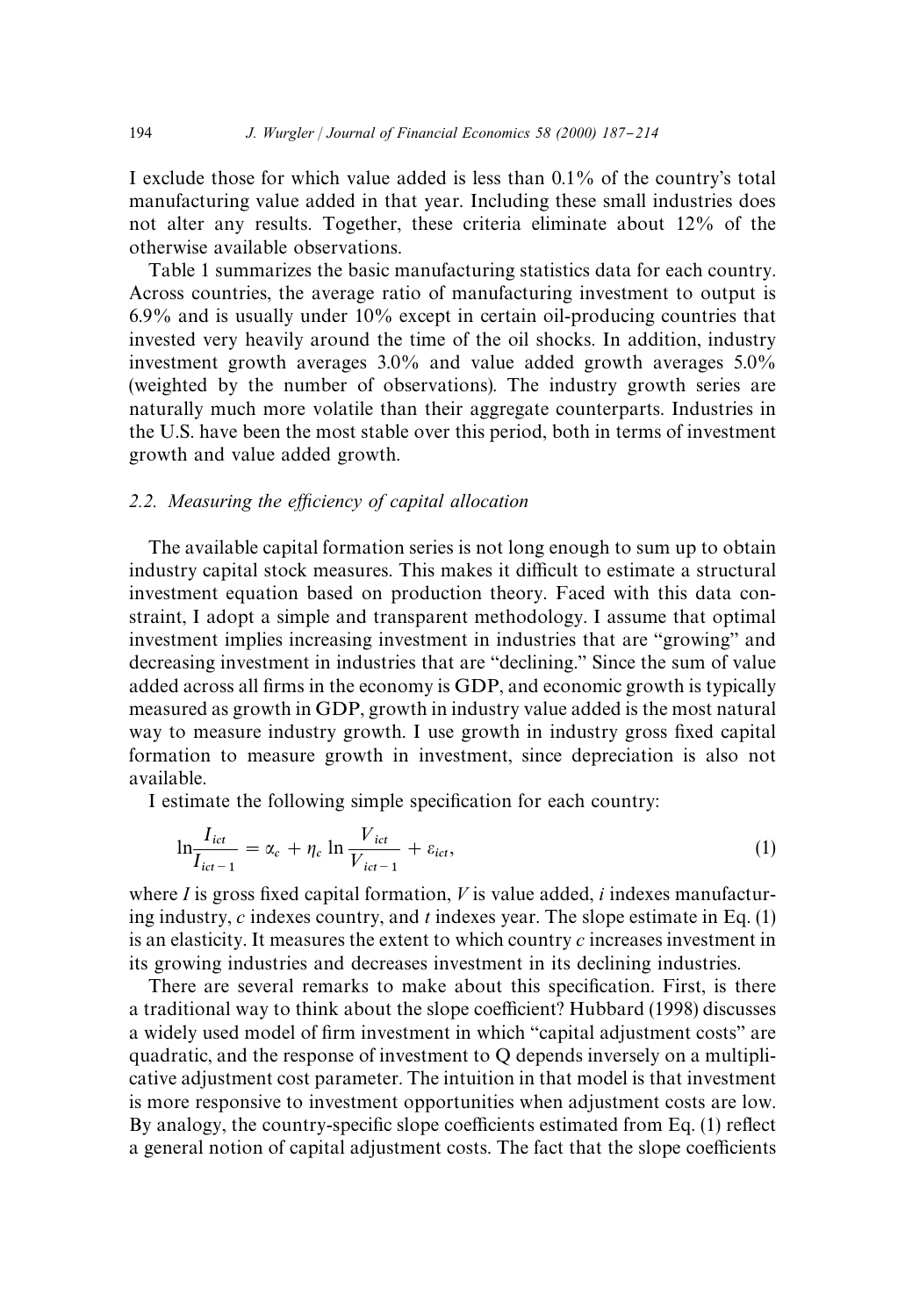turn out to be very strongly related to financial development suggests capital market frictions, as opposed to purely technological adjustment costs such as the time and effort required to install a piece of equipment.

Second, given the premise that value added growth reflects investment opportunities, it is important to verify that value added growth is correlated with more traditional measures of investment opportunities. The *WorldScope* database contains enough data on U.S. firms to make a meaningful comparison, at least for the U.S. series. I use primary SIC codes to group U.S. firms in *WorldScope* by ISIC industry, using the U.S. Department of Commerce (1979) SIC to ISIC correspondence. I compute average values of average Q, the log price-earnings ratio, and log sales growth across all U.S. firms within that ISIC industry-year.<sup>2</sup> The correlations between industry value added growth and Q, the priceearnings ratio, and sales growth are 0.344, 0.513, and 0.614, respectively. All three of these correlations are highly significant. They suggest that value added growth is a reasonable, if imperfect, measure of investment opportunities.<sup>3</sup>

Third, reverse causality might appear to be a concern in Eq. (1). Perhaps investment causes a contemporaneous change in value added. Prior literature has found, however, that fixed capital does not become productive until an average of two years after the investment decision has been made; Mayer (1960) and Hall (1977) provide U.S. evidence on gestation lags. For investment to influence value added contemporaneously, fixed capital expenditures would have to become productive immediately.

Fourth, international differences in data quality and reporting standards can affect the comparability of the data.<sup>4</sup> Two aspects of my methodology tend to

<sup>3</sup> These correlations would surely be higher if the matching across data sets was more exact. In practice, constructing industry-level aggregates from *WorldScope* requires one to group many highly diversified firms along with single line of business firms according to primary SIC, to force firm fiscal years into calendar years even if the overlap is barely more than six months, and to make arbitrary classifications where the SIC to ISIC correspondence is not one-to-one.

<sup>4</sup> Fitzgerald et al. (1979) summarize international difference in accounting practices. (Their survey is now dated but appropriate for my sample period.) One difference is the tendency to record and disclose segment-specific data. It is not clear whether the data transmitted to the United Nations Statistical Office utilizes all available segment data, but it is certainly unlikely that such data will be transmitted if it is not recorded in the firm's own financial statements. Fitzgerald et al. report that "sales for each class of diverse activities" is minority practice or rare in nearly all countries, as of 1979, with the exception of Canada, India, Pakistan, the United Kingdom, and the United States. Another prominent difference is the practice of valuing assets at historical or current cost. This is less significant for our purposes since we are considering (growth in) the investment (flow) variable, which is essentially always current cost. (Excluding the few high-inflation countries in the sample does not alter any cross-country results.)

<sup>&</sup>lt;sup>2</sup> To ensure that the industry-level aggregate is an accurate reflection of broad industry conditions, I include only industries in which at least 20 firms are covered in *WorldScope*. In addition, *WorldScope* reports at most ten years of data on any one firm, and does not include inactive firms, so most of the observations are from 1986 or later.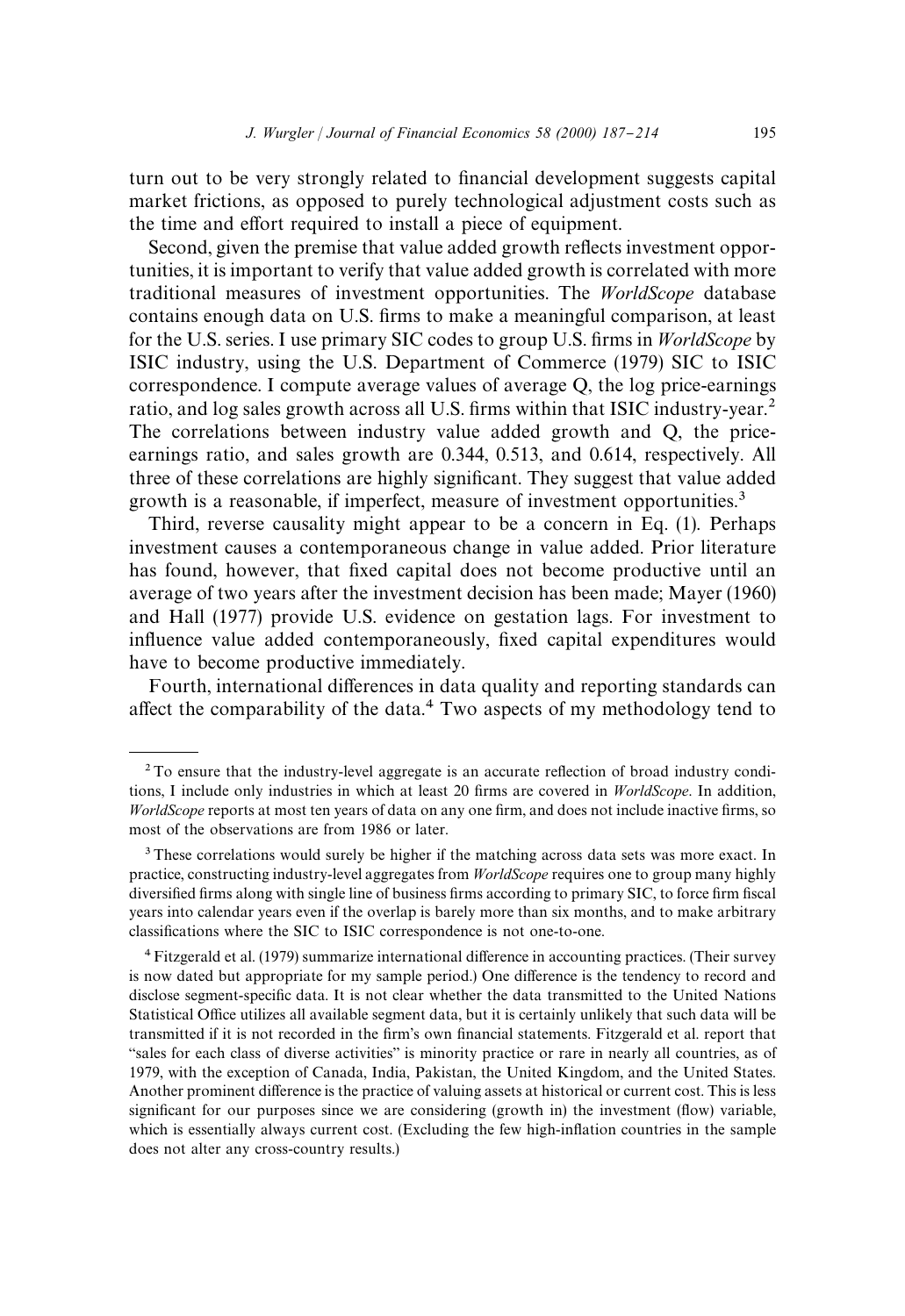counteract the potential influence of differences in accounting practices. First, using value added and investment aggregated to industry levels smoothes cross-firm differences in reporting procedures. Second, using growth rates allows cross-country comparability even if some countries adopt different accounting definitions of the underlying economic quantity, so long as those definitions are consistent over time. Nevertheless, potentially heterogeneous data quality goes with the territory of cross-country analysis, and this study is no exception. One reassuring calculation in Section 3 indicates that the cross-country differences in the elasticity estimates from Eq. (1) are simply too large to be attributed to international differences in measurement error and the resulting attenuation biases.

Fifth, firms in some countries can be differentially financially constrained, which could show up as a higher sensitivity of investment to current cash flow by the logic of Fazzari et al. (1988). This could be a problem if value added growth measures internal cash flow more than investment opportunities. However, the pattern of elasticity estimates across countries is inconsistent with this interpretation. One would need to explain why firms in Germany and the U.S. (which have comparatively high elasticity estimates) are more financially constrained than firms in India and Indonesia, for example. Only the reverse pattern is plausible.

Sixth, one might suggest modifications to the form of Eq.  $(1)$ . I arrived at this simple specification after estimating more elaborate ones which give similar results. For instance, industry effects are not usually jointly significant, so including 28 of them is not worth the degrees of freedom lost in countries with few observations. Nor does including lags of value added growth change the basic results. Coefficients on contemporaneous value added growth tend to be three times higher than coefficients on one-year-lagged value added growth. Another benefit is expositional: excluding these lags allows us to focus on a single coefficient for cross-country comparisons.

Seventh, the specification does not include year effects. The slope coefficient in Eq. (1) credits the country both for investing in the right industries at a given point in time and for marshaling higher overall investment when overall growth is high. These two dimensions are analogous to the two problems facing a fund manager: portfolio selection (with a given amount of investment at a point in time) and market timing (varying the total invested across time). Obviously, both dimensions are required for a complete understanding of capital allocation. In Section 3, I decompose these basic elasticity estimates into within-year and between-year components. I also discuss the results of allowing asymmetry in the elasticity, which addresses whether a high sensitivity of investment growth to value added growth reflects increased investment in growing industries, decreased investment in declining industries, or both. These exercises are important for determining the robustness of the results and also for understanding their sources.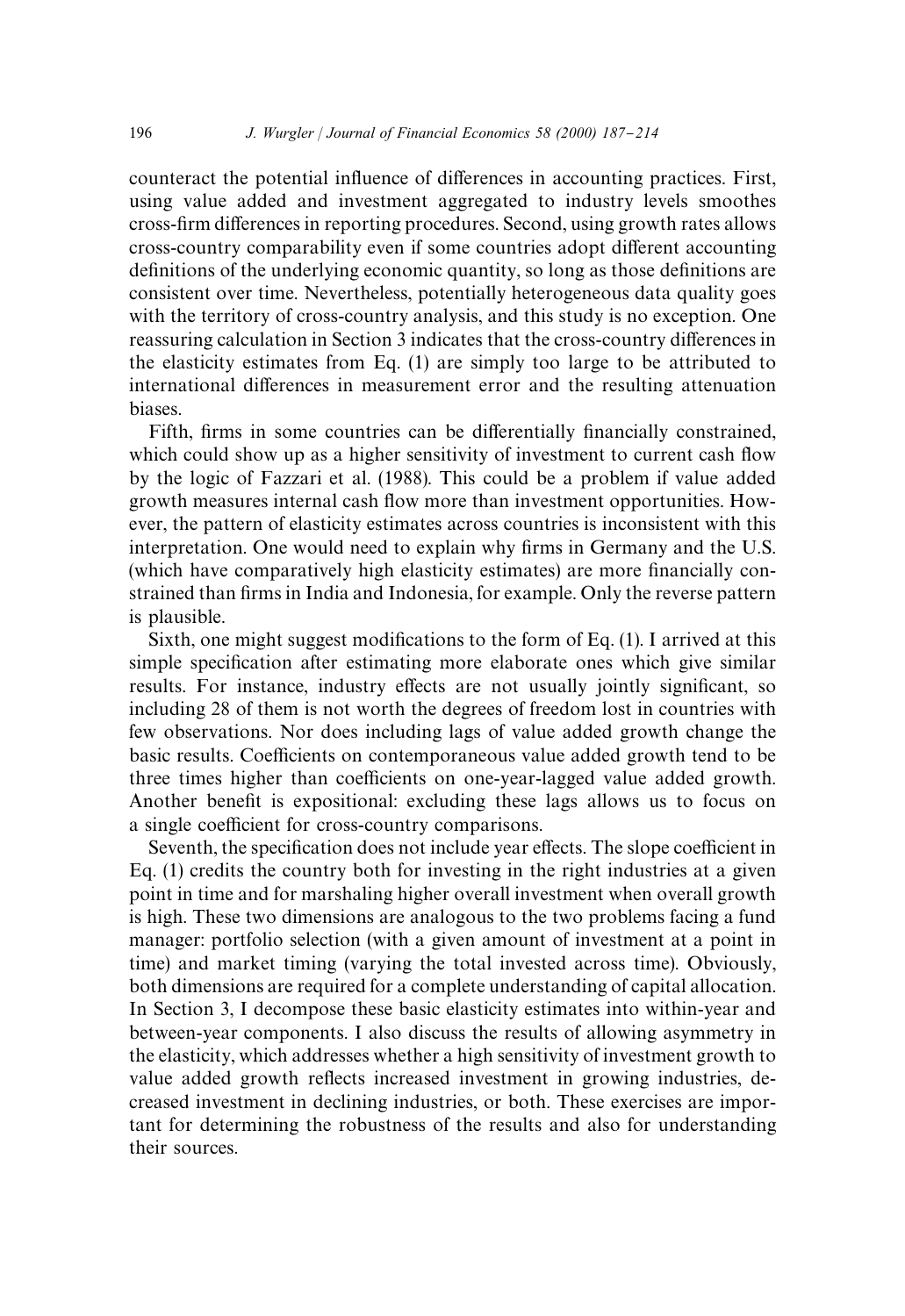My approach to measuring the efficiency of investment is quite different than that taken by a small prior literature. A few papers study capital allocation in a single developing country, with an eye toward assessing changes over time. Gupta and Lensink (1996) summarize studies by Cho (1988) for Korea and Capoglu (1980) for Turkey. Their methodology is to estimate the variance of the expected marginal returns to capital (in some cases, marginal costs of capital) across industries and compare this variance before and after a financial deregulation event. If the variance falls, they infer that the liberalization encouraged flows of capital to equate marginal returns across industries.

While this methodology has the appeal of being grounded in production theory, its power in practice depends on accurately measuring the expected marginal return to capital. Financial economists are acutely aware that how to do this for a single firm, let alone for an entire industry, set of industries, or set of countries, is not uncontroversial. Another difficulty is the lack of data on industry capital stocks. A third is the required inference that any reduction in the dispersion of returns is actually due to improved capital allocation. Shifts in industrial organization, product or factor market shocks, or other types of economic liberalizations are likely to occur near financial liberalizations (Henry, 2000), but they must be ruled out. Finally, note that my methodology allows me to judge allocative efficiency from direct observation of investment flows. I believe this is more transparent and far more convincing than inferring it from the distribution of estimated shadow prices or shadow values of capital.

# *2.3. Financial system data*

The ideal measure of financial development would be the all-in cost of capital for a given investment project. Unfortunately, there are no reliable international data on the cost of external capital. Lacking data on the price of finance, researchers use quantity as a summary indicator of financial development. The presumption is that more financing activity reflects a lower cost of capital and, implicitly, a more competitive financial market with better institutions. I thus follow Goldsmith (1969), King and Levine (1993), La Porta et al. (1997), and Rajan and Zingales (1998) in taking the size of a country's equity and credit markets relative to its GDP as a proxy for the general level of financial development. (La Porta et al. measure the amount of purely external finance in stock markets by adjusting for ownership by insiders. Their measure and the broader measure that I use are highly correlated.)

The aggregate market capitalization of international public equity markets is tabulated in the International Finance Corporation's *Emerging Stock Markets Factbook*. Private domestic credit and nonfinancial public credit are tabulated in the *International Financial Statistics Yearbook*. I obtain nominal GDP from the Penn World Tables, version 5.6 (Summers and Heston, 1991). I compute 1980, 1985, and 1990 values for the ratios of market capitalization to GDP and credit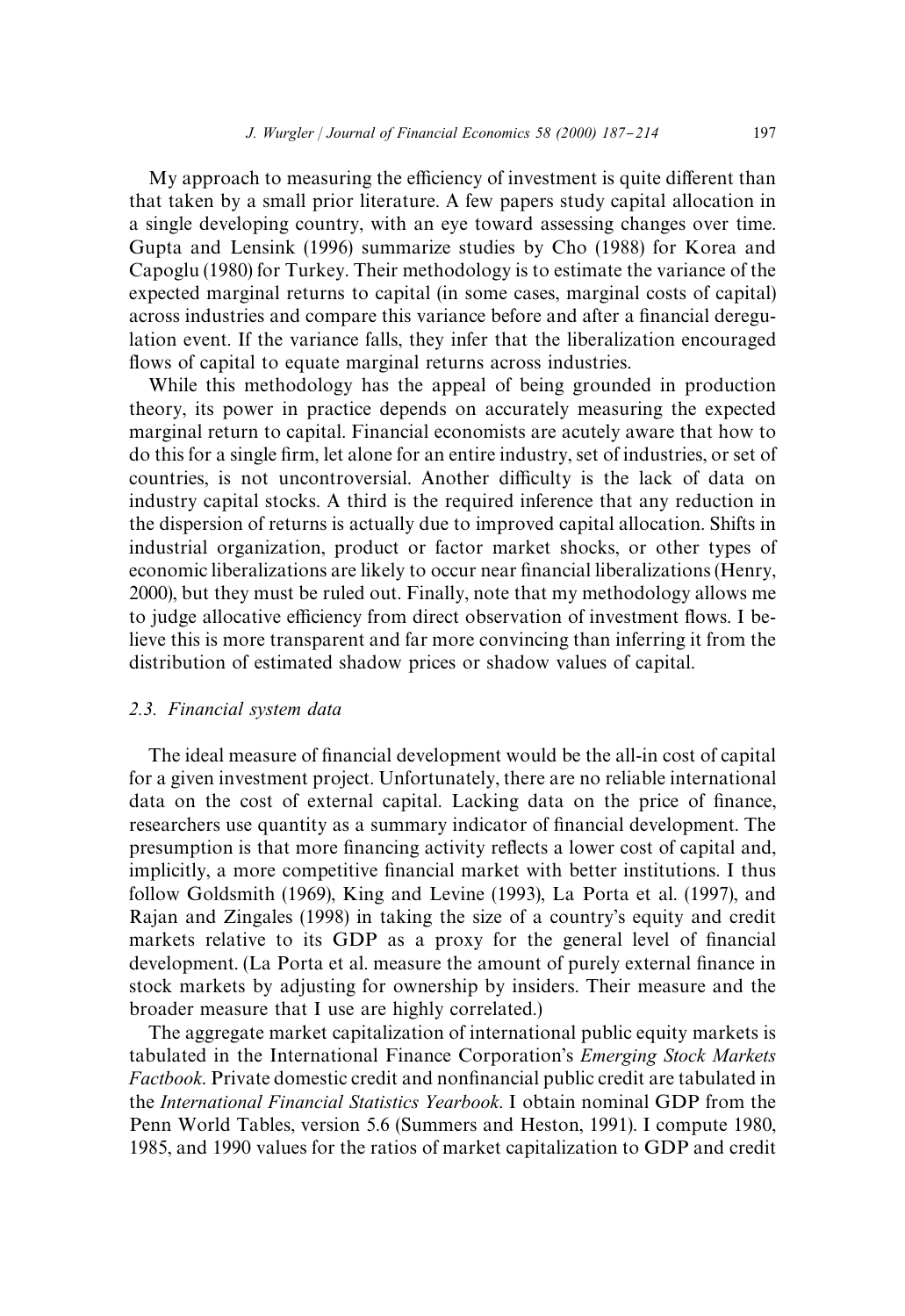to GDP, then average these values to smooth out cyclical variations. (Equity market data are not available for a wide range of countries before 1980.) *STK*/*GDP* (stock market capitalization to GDP) and *CRED*/*GDP* (credit to GDP) are logs of one plus these average values. A summary measure of financial development, *FD*, is the log of one plus the average sum of stock market capitalization and credit to GDP.

These variables are summarized in the Appendix. *FD* is lowest in Zambia, which had no stock market during this period, and highest in Japan, which had an extensive credit market. In the typical country in the sample, the credit market is two to three times the size of the stock market. These figures and the international ranges are similar to those reported by prior authors for smaller sets of countries. The Appendix also reports the 1960 value of per capita GDP; the date is chosen to minimize the potential for endogeneity when this variable is used as a control in cross-country regressions.

After comparing these basic levels of financial development to the estimates of the efficiency of capital allocation, I look at more specific potential determinants suggested by various theories. I use stock price "synchronicity" data from Morck et al. (2000). They measure the synchronicity of stock prices (i.e., the extent to which stock returns on individual firms move together) in a few dozen stock markets in 1995. I use the data they report on the fraction of stocks that move in the same direction in a given week in the first half of 1995 (their sample period) as a country-specific measure of stock synchronicity, *SYNCH*. Among countries with these data, the U.S. stock market exhibits the least synchronicity, with  $57.9\%$  of firms' stock prices moving in the same direction in a given week, while Turkey at 74.4% and Malaysia at 75.4% exhibit the most synchronicity.

I also use data on the prevalence of state-owned enterprise from the World Bank (1995). Specifically, I use the share of total nonagricultural GDP due to state-owned enterprise. The earliest available data are from 1978. I take the 1978}1985 average for each country and call the resulting variable *SOE*. For countries with no data before 1985, I take the 1986–1991 average. Among countries with these data, the United Kingdom has the lowest proportion of state-owned activity, at 1.3%, and Egypt has the highest, at 51.1%.

Finally, I use data on the legal rights of external investors from La Porta et al. (1998). They tabulate how many out of six shareholder protections (e.g., proxy voting by mail) are written into the commercial code of each country, and how many out of four creditor protections (e.g., secured creditors are first in line for distribution of bankruptcy proceeds) are written into its bankruptcy and reorganization laws. To form a summary measure of the "effective" legal rights, *RIGHTS*, I multiply the number of these investor rights that exist in the law (0 to 10, integer) by La Porta et al.'s measure of the domestic "rule of law" (0 to 1, continuous). This reflects an intuition that strong but unenforced laws are not useful, nor is a policy of strict enforcement of fundamentally weak laws. Among countries covered by La Porta et al., Mexico scores lowest at 0.54 out of 10.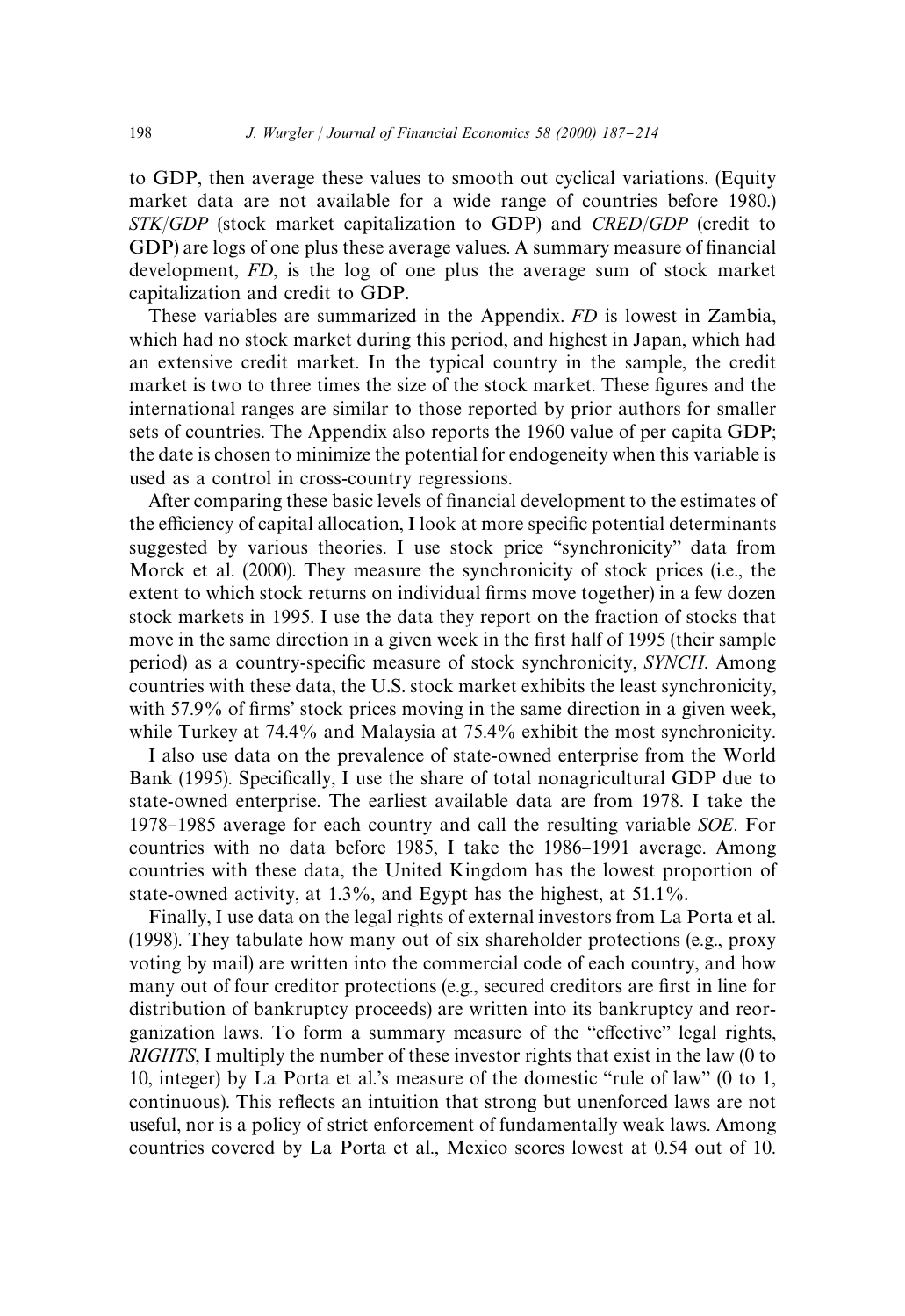Colombia and Peru are next lowest. The United Kingdom scores highest at 7.71, followed closely by Hong Kong and New Zealand.

### 3. Estimates and determinants of the efficiency of capital allocation

In this section I first report country-specific estimates of the investment-value added elasticity based on Eq.  $(1)$ . I then show that financial market variables  $explain some of the cross-country variation in this measure of the efficiency of$ capital allocation.

#### 3.1. The efficiency of capital allocation in 65 countries

Table 2 reports the country elasticity estimates from Eq. (1). One notable and reassuring feature is that all but two of them are estimated to be positive, and even the two exceptions (Bolivia and Swaziland) are not significantly negative. A second feature is that the range of estimates, and the fraction of withincountry variation in investment growth explained by value added growth, is very wide. The average country elasticity is 0.429 and the cross-country standard deviation is 0.288. The highest elasticity estimate is Germany's at 0.988. The next highest estimates are for Hong Kong, New Zealand, France, Spain, Denmark, and Sweden. Japan is 9th highest, the United Kingdom is 10th, and the U.S. is 13th. It strikes me as remarkable that the four moststudied financial systems, despite considerable institutional differences, all fall in the top quintile of the sample in terms of estimated efficiency of capital allocation.

The relationship fits best in Germany, with an  $R^2$  of 0.364. In general the countries with high elasticity estimates also have better fits. By contrast, in several developing countries the elasticity estimate is not significantly positive, and  $R<sup>2</sup>$  is close to zero. In these countries, investment is not ramped up in growing industries and is not slowed down in declining industries; factors unrelated to current growth prospects must play a large role.

Since these are elasticities, cross-country differences in the magnitudes are easy to interpret. For instance, consider a shock that causes value added growth of 10%. Such a shock would not be unusual in any country, per Table 1. The estimates in Table 2 imply that investment will increase by more than 7%, on average, if the industry is in the U.S., but by only 1% if the industry is in India. This difference appears believable and economically important.

As discussed earlier, one potential criticism of these results is the possibility that data quality varies across countries due to differences in accounting standards, causing attenuation biases. However, the differences in data quality required to account for the range of estimates in Table 2 would have to be very large. For example, suppose the true country elasticity is 0.800 (e.g., as estimated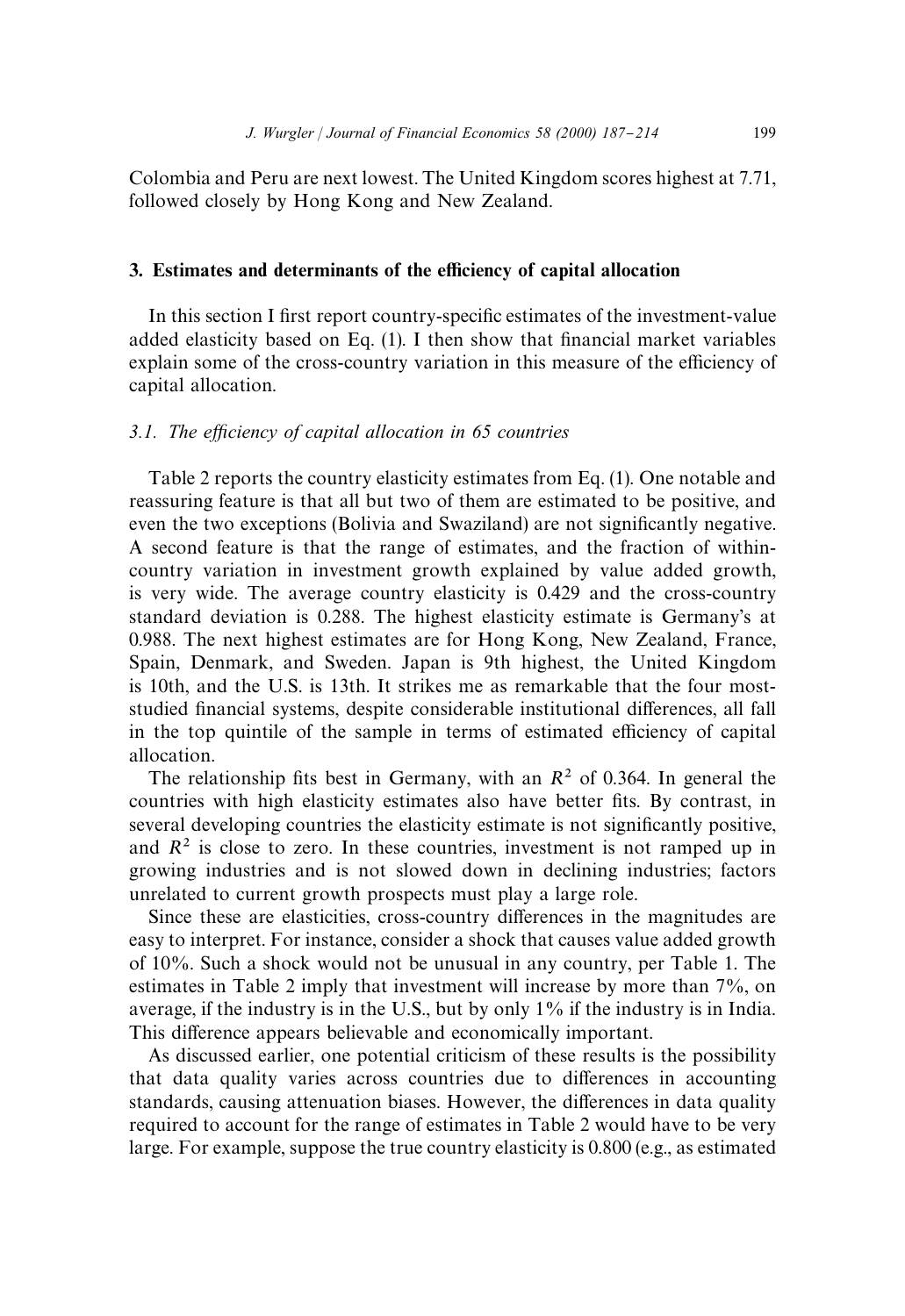#### Table 2

Estimates of the elasticity of industry investment to value added

Estimates of the elasticity of industry investment to industry value added in 65 nonsocialist countries. The estimates are obtained from the following regression, estimated for each country *c*:

$$
\mathrm{ln}\frac{I_{ict}}{I_{ict-1}} = \alpha_c + \eta_c \mathrm{ln}\frac{V_{ict}}{V_{ict-1}} + \varepsilon_{ict},
$$

where *i* indexes ISIC-3 manufacturing industries, *c* indexes countries, and *t* indexes years. The number of observations in each country is reported in Table 1. Robust standard errors are in parentheses.

| Country         | $\hat{\eta}_c$ (se) | $R^2$ | Rank of $\hat{\eta}_c$ |
|-----------------|---------------------|-------|------------------------|
| Australia       | 0.681(0.134)        | 0.065 | 14                     |
| Austria         | 0.835(0.085)        | 0.182 | 8                      |
| Bangladesh      | 0.131(0.120)        | 0.007 | 54                     |
| <b>Barbados</b> | 0.072(0.123)        | 0.002 | 60                     |
| Belgium         | 0.803(0.098)        | 0.137 | 11                     |
| Bolivia         | $-0.202(0.128)$     | 0.013 | 65                     |
| Cameroon        | 0.134(0.149)        | 0.010 | 53                     |
| Canada          | 0.547(0.115)        | 0.038 | 26                     |
| Chile           | 0.294(0.100)        | 0.021 | 40                     |
| Colombia        | 0.130(0.108)        | 0.006 | 55                     |
| Cyprus          | 0.421(0.117)        | 0.037 | 30                     |
| Denmark         | 0.853(0.123)        | 0.131 | 6                      |
| Ecuador         | 0.305(0.071)        | 0.031 | 39                     |
| Egypt           | 0.326(0.069)        | 0.050 | 36                     |
| El Salvador     | 0.262(0.165)        | 0.027 | 46                     |
| Ethiopia        | 0.135(0.247)        | 0.002 | 52                     |
| Fiji            | 0.154(0.133)        | 0.007 | 51                     |
| Finland         | 0.557(0.087)        | 0.059 | 25                     |
| France          | 0.893(0.075)        | 0.289 | 4                      |
| Germany         | 0.988(0.061)        | 0.364 | 1                      |
| Greece          | 0.635(0.104)        | 0.064 | 20                     |
| Guatemala       | 0.633(0.091)        | 0.176 | 21                     |
| Hong Kong       | 0.948(0.132)        | 0.166 | $\overline{2}$         |
| India           | 0.100(0.097)        | 0.003 | 57                     |
| Indonesia       | 0.217(0.077)        | 0.020 | 50                     |
| Iran            | 0.446(0.067)        | 0.116 | 29                     |
| Ireland         | 0.666(0.114)        | 0.069 | 15                     |
| Israel          | 0.263(0.107)        | 0.012 | 45                     |
| Italy           | 0.652(0.063)        | 0.220 | 16                     |
| Japan           | 0.819(0.074)        | 0.174 | 9                      |
| Jordan          | 0.322(0.096)        | 0.053 | 37                     |
| Kenya           | 0.068(0.389)        | 0.000 | 61                     |
| Korea (South)   | 0.646(0.089)        | 0.082 | 18                     |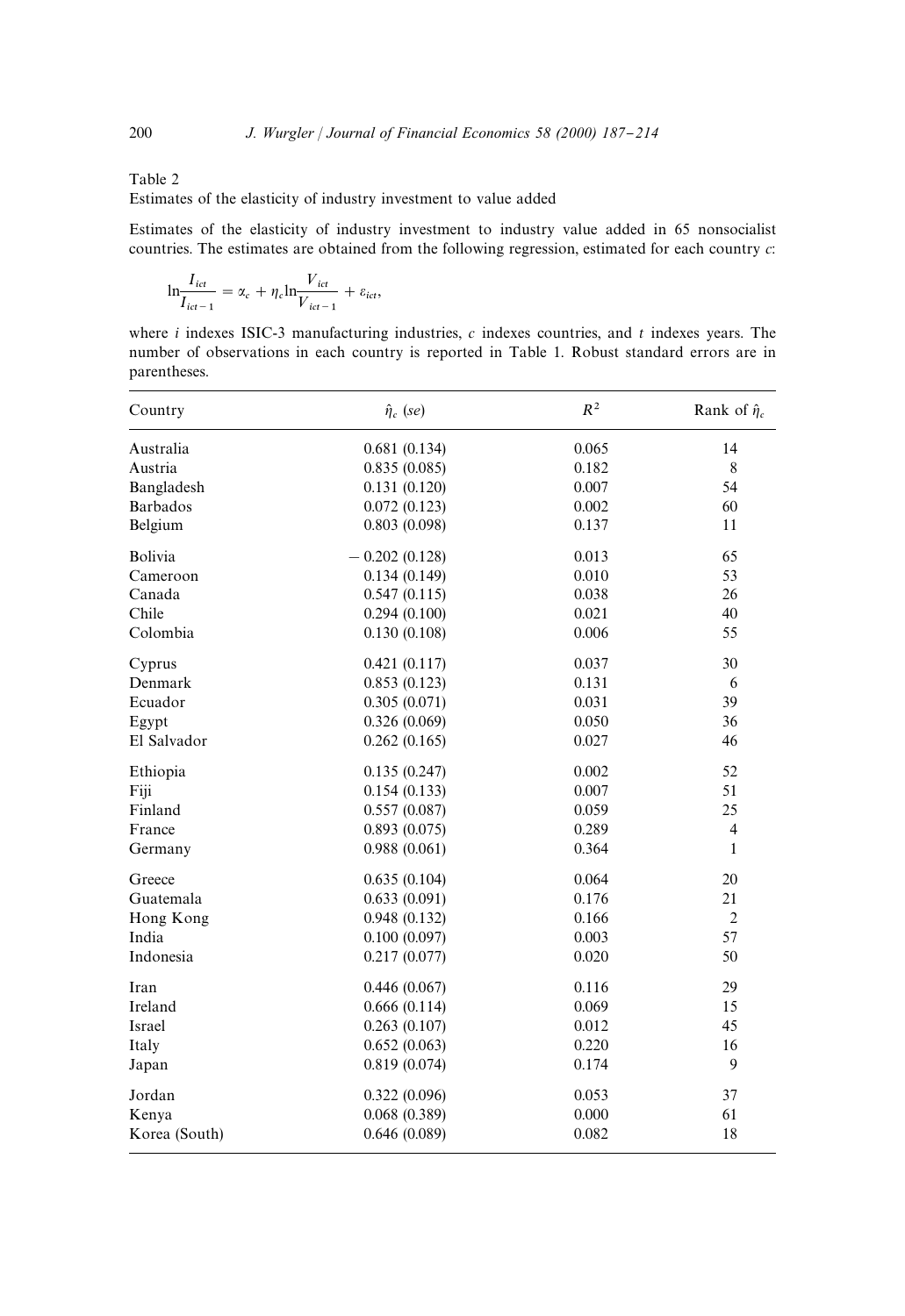|  | Table 2 (continued) |
|--|---------------------|
|--|---------------------|

| Country              | $\hat{\eta}_c$ (se) | $R^2$ | Rank of $\hat{\eta}_c$ |
|----------------------|---------------------|-------|------------------------|
| Kuwait               | 0.047(0.087)        | 0.001 | 63                     |
| Libya                | 0.387(0.122)        | 0.082 | 31                     |
| Macao                | 0.237(0.147)        | 0.017 | 32                     |
| Malawi               | 0.075(0.115)        | 0.003 | 59                     |
| Malaysia             | 0.285(0.118)        | 0.019 | 42                     |
| Malta                | 0.268(0.102)        | 0.016 | 44                     |
| Mexico               | 0.344(0.114)        | 0.034 | 34                     |
| Morocco              | 0.638(0.227)        | 0.066 | 19                     |
| Netherlands          | 0.573(0.093)        | 0.074 | 24                     |
| New Zealand          | 0.896(0.130)        | 0.125 | 3                      |
| Nigeria              | 0.364(0.106)        | 0.070 | 33                     |
| Norway               | 0.575(0.093)        | 0.056 | 23                     |
| Pakistan             | 0.255(0.130)        | 0.027 | 47                     |
| Panama               | 0.064(0.125)        | 0.001 | 62                     |
| Peru                 | 0.651(0.081)        | 0.234 | 17                     |
| Philippines          | 0.313(0.075)        | 0.042 | 38                     |
| Portugal             | 0.539(0.097)        | 0.068 | 27                     |
| Singapore            | 0.486(0.088)        | 0.049 | 28                     |
| Spain                | 0.867(0.077)        | 0.175 | 5                      |
| Sri Lanka            | 0.273(0.156)        | 0.029 | 43                     |
| Swaziland            | $-0.069(0.217)$     | 0.002 | 64                     |
| Sweden               | 0.852(0.083)        | 0.159 | 7                      |
| Tanzania             | 0.087(0.102)        | 0.003 | 58                     |
| Trindad & Tobago     | 0.340(0.250)        | 0.032 | 35                     |
| Tunisia              | 0.287(0.116)        | 0.020 | 41                     |
| Turkey               | 0.242(0.072)        | 0.021 | 48                     |
| United Kingdom       | 0.812(0.092)        | 0.192 | 10                     |
| <b>United States</b> | 0.723(0.069)        | 0.126 | 13                     |
| Uruguay              | 0.218(0.257)        | 0.011 | 49                     |
| Venezuela            | 0.593(0.082)        | 0.125 | 22                     |
| Zambia               | 0.123(0.182)        | 0.004 | 56                     |
| Zimbabwe             | 0.726(0.116)        | 0.099 | 12                     |
| Mean                 | 0.429               | 0.071 | (Out of $65$ )         |
| Median               | 0.344               | 0.042 |                        |
| <b>SD</b>            | 0.288               | 0.078 |                        |

for Belgium) but the least-squares estimate is 0.200 (e.g., as estimated for Indonesia). If white noise measurement error is to account for this difference, the variance of the measurement error (the noise) in industry value added growth must be a full three times the true variance of industry value added growth (the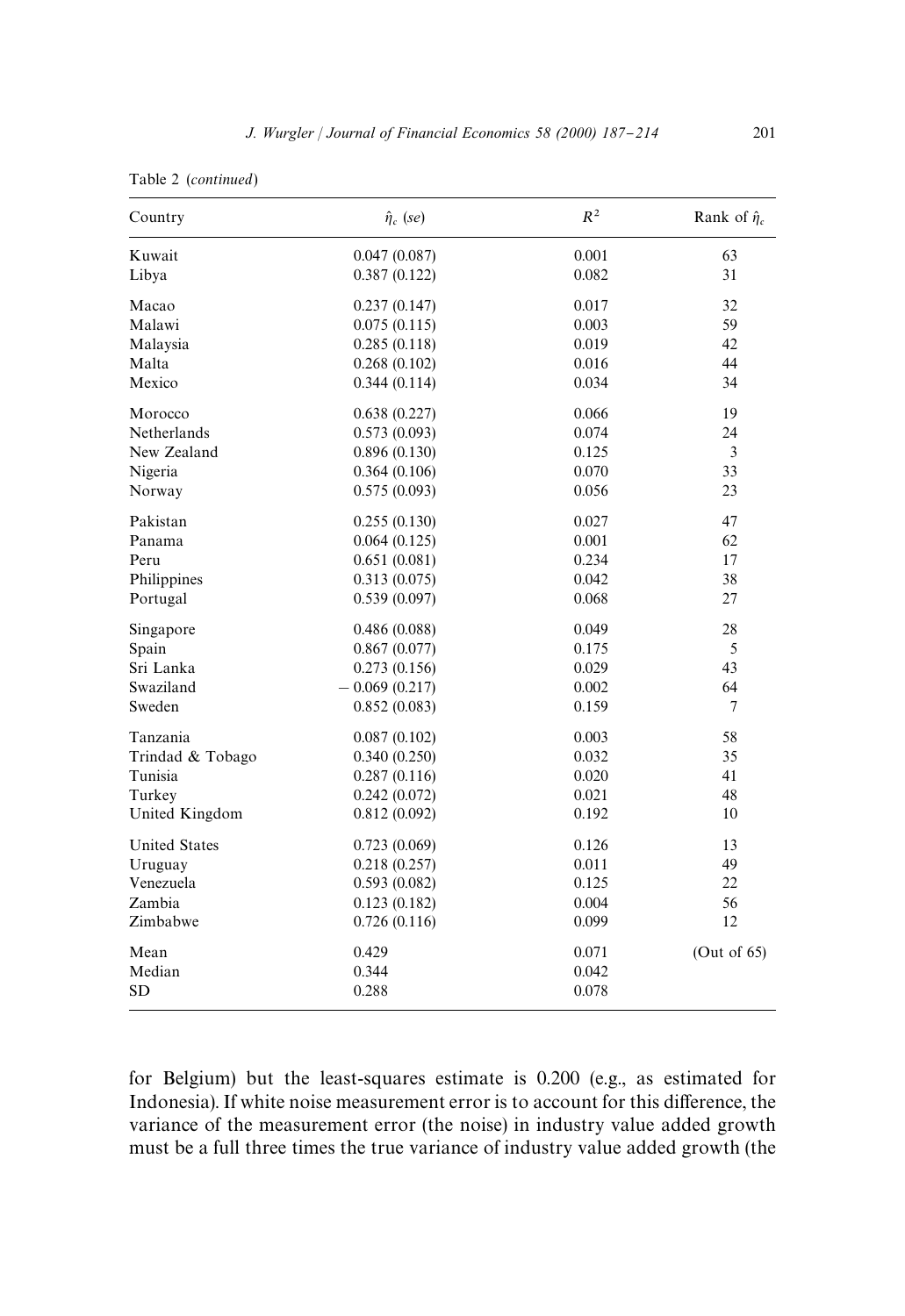signal).<sup>5</sup> Thus, while accounting standards undoubtedly differ greatly across countries, it seems unlikely that spherical measurement error is the driving force behind the sizeable differences in the estimated efficiency of capital allocation.

#### *3.2. Capital market size and the quality of capital allocation*

What explains these international differences in the elasticity of industry investment to value added? As a first step, Fig. 1 plots the estimates from Table 2 on the summary measure of financial development. Hong Kong and Macao are not plotted due to missing data on the size of their credit markets, but based on the size of their stock markets alone, we would expect Hong Kong to plot near the upper-right extreme and Macao to plot at the lower-left extreme. Although there are a few countries that do not fit the pattern, the figure reveals a strong positive association between the country elasticity estimates and the general level of financial development. The correlation between the country elasticities and the size of financial markets is 0.554. This is the central result of the paper.

Table 3 explores this relation in more detail. I regress the country elasticity estimates on alternative measures of financial development. Specification (1) shows that the summary financial development measure is strongly positively associated with the country elasticity  $(t\text{-statistic} = 5.28)$ , as suggested in the figure. Specifications  $(2)$  and  $(3)$  show that the size of both stock markets and credit markets are individually also associated with high investment-value added elasticities. When both stock market size and credit market size are included in the same specification, as in (4), credit market size dominates. Specification (5) shows that per capita GDP is also strongly positively associated with the country elasticities, partly reflecting the correlation of financial development and income but also suggesting nonfinancial determinants of the allocation of capital. However, a strong independent effect of financial development remains even after controlling for *GDP*, as indicated by specification (6).

It is possible that financial markets, particularly stock markets, capitalize the expectation that a firm's future investment opportunities will or will not go unfunded and that valuations are therefore higher in certain countries precisely because they are better at allocating capital. In an attempt to isolate the exogenous influence of financial development, specifications (8) and (9) use country of legal origin (English, French, German, or Scandinavian) as an

$$
\text{plim }\hat{\gamma} = \gamma \bigg/ \bigg( 1 + \frac{\sigma_u^2}{\sigma_{x^*}^2} \bigg),
$$

<sup>&</sup>lt;sup>5</sup> This follows from the formula for asymptotic bias due to a badly measured independent variable:

where  $\hat{\gamma}$  is the least-squares estimate,  $\gamma$  is the true parameter,  $x = x^* + u$  is the observed badly measured variable, and *u* is white noise measurement error.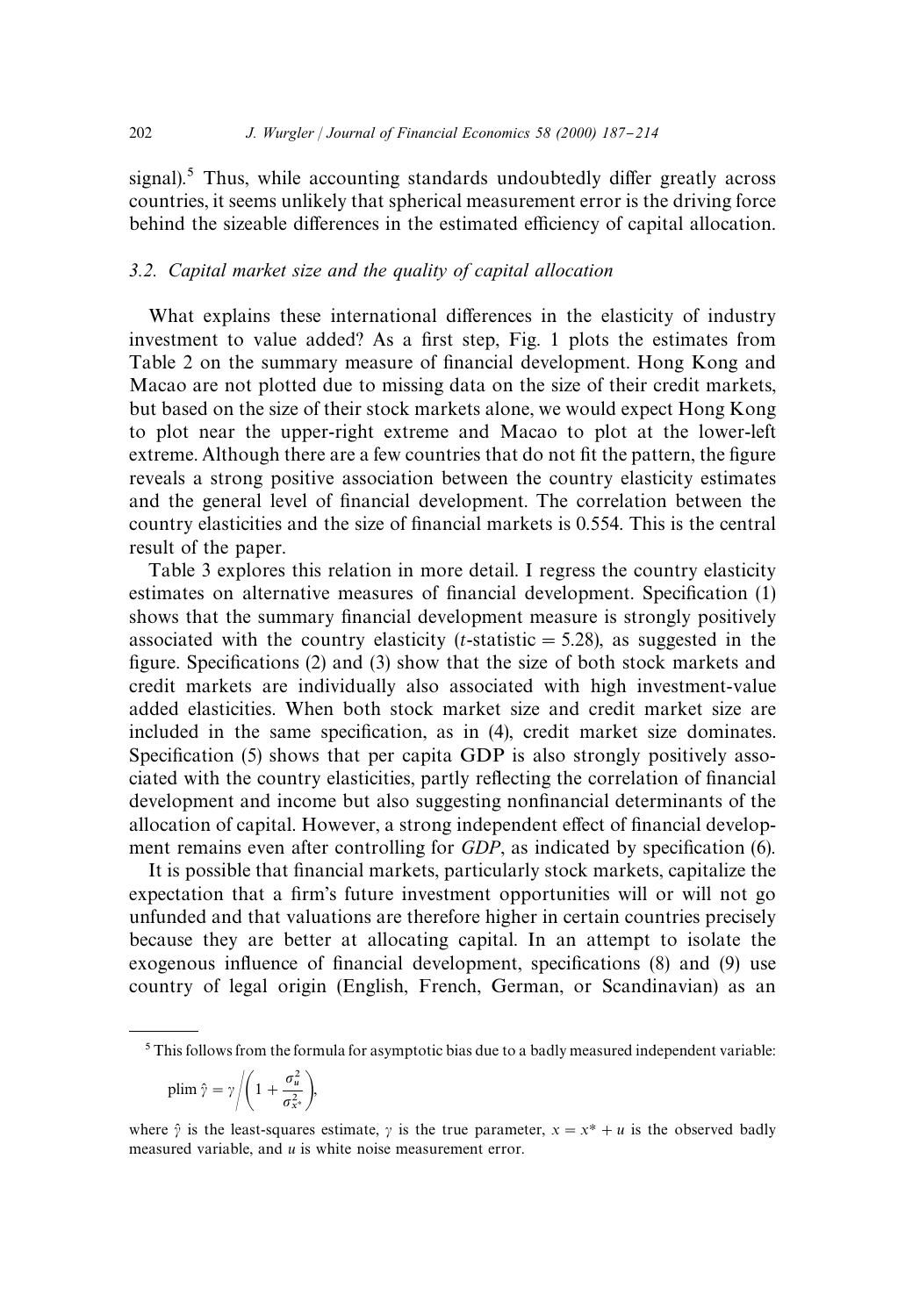

Fig. 1. The efficiency of capital allocation versus financial development. The figure plots countryspecific estimates of the elasticity of industry investment to value added for or 63 nonsocialist countries with data on the size of both stock and debt markets. Elasticity estimates are produced from regressions of the form

$$
\ln \frac{I_{ict}}{I_{ict-1}} = \alpha_c + \eta_c \ln \frac{V_{ict}}{V_{ict-1}} + \varepsilon_{ict}
$$

as reported in Table 2. Financial development is measured as the natural log of one plus the sum of stock market capitalization to GDP and private and nonfinancial public domestic credit to GDP (where the sum is averaged over 1980, 1985, and 1990 values) as reported in the Appendix.

instrument for *FD*. La Porta et al. (1997) argue that the legal protections provided to outside investors are an important determinant of financial development. They also observe that these legal protections are determined to a large extent by the colonial history of the country. Country of legal origin therefore makes a plausible instrument for financial development. Levine (1997) also uses this instrument to study the effects of financial development on economic growth.

Specification (8) shows that the component of *FD* predetermined by legal origin actually has a larger impact on the investment-value added elasticity than suggested in the analogous ordinary least-squares specification. This does not support the endogeneity hypothesis offered above. Instead, the independent effect of financial development over per capita GDP suggests that the basic relation reflects, at least in part, the influence of purely financial characteristics.

Finally, it is important to note that the financial market variables explain a significant portion of the variation in capital allocation quality across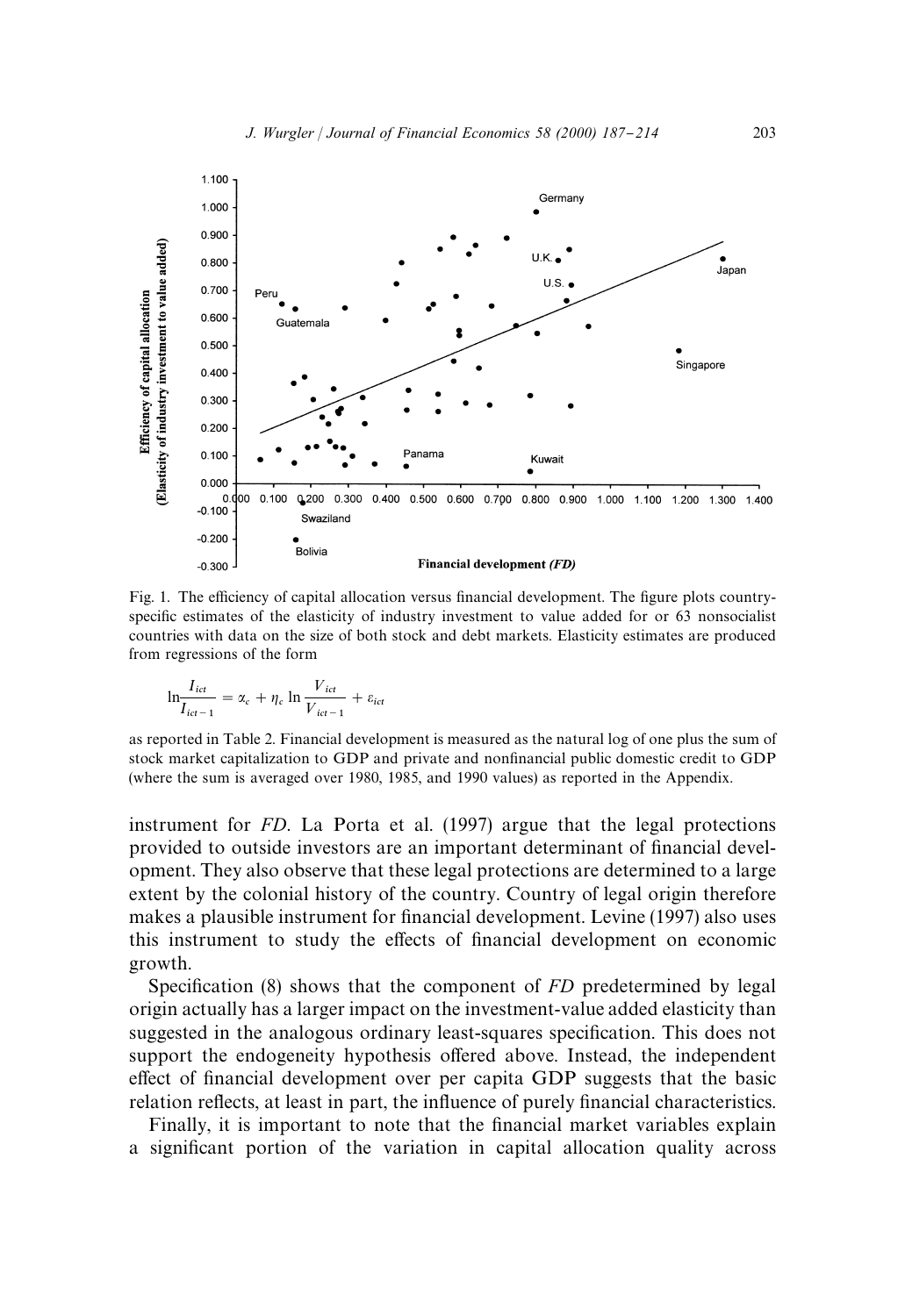| measure of financial development (FD), a measure of stock market capitalization to GDP (STK/GDP), a measure of credit outstanding to GDP<br>CRED/GDP), and the 1960 value of log per capita GDP. These variables are summarized in the Appendix. In specifications (1)-(7), estimation is by<br>ordinary least-squares. In specifications (8) and (9), legal origin dummies (English, French, German, or Scandinavian) from La Porta et al. (1998) are used<br>as instruments for the financial development measures (first stage R <sup>2</sup> between 0.23 and 0.30, F-statistics significant at 1%). Robust standard errors are in<br>The dependent variable is the estimated elasticity of manufacturing investment to value added from Table 2. The independent variables are a summary<br>parentheses. ***, ** and * denote statistical significance at the 1%, 5%, and 10% levels, respectively. |                       |                       |                       |                       |                       |                       |                       |                       |                       |
|----------------------------------------------------------------------------------------------------------------------------------------------------------------------------------------------------------------------------------------------------------------------------------------------------------------------------------------------------------------------------------------------------------------------------------------------------------------------------------------------------------------------------------------------------------------------------------------------------------------------------------------------------------------------------------------------------------------------------------------------------------------------------------------------------------------------------------------------------------------------------------------------------------|-----------------------|-----------------------|-----------------------|-----------------------|-----------------------|-----------------------|-----------------------|-----------------------|-----------------------|
| variable: $\hat{\eta}_c$<br>Dependent                                                                                                                                                                                                                                                                                                                                                                                                                                                                                                                                                                                                                                                                                                                                                                                                                                                                    | $\widehat{\Xi}$       | $\widehat{\omega}$    | ව                     | $\bigoplus$           | <u>ර</u>              | $\circledcirc$        | $\epsilon$            | $(8)$ $(1. V.)$       | $(9)$ (I.V.)          |
| $FD_c$                                                                                                                                                                                                                                                                                                                                                                                                                                                                                                                                                                                                                                                                                                                                                                                                                                                                                                   | $0.565***$<br>(0.107) |                       |                       |                       |                       | $0.323***$<br>(0.105) |                       | $0.637***$<br>(0.276) |                       |
| $STK/GDP_c$                                                                                                                                                                                                                                                                                                                                                                                                                                                                                                                                                                                                                                                                                                                                                                                                                                                                                              |                       | $0.718***$<br>(0.175) |                       | (0.247)<br>0.227      |                       |                       | (0.160)<br>0.186      |                       | (0.370)<br>0.038      |
| CRED/GDP                                                                                                                                                                                                                                                                                                                                                                                                                                                                                                                                                                                                                                                                                                                                                                                                                                                                                                 |                       |                       | $0.736***$<br>(0.132) | $0.614***$<br>(0.187) |                       |                       | $0.304*$<br>(0.157)   |                       | $0.872***$<br>(0.322) |
| $GDP_c$                                                                                                                                                                                                                                                                                                                                                                                                                                                                                                                                                                                                                                                                                                                                                                                                                                                                                                  |                       |                       |                       |                       | $0.211***$<br>(0.024) | $0.154***$<br>(0.030) | $0.157***$<br>(0.030) | $0.114*$<br>(0.059)   | $0.109*$<br>(0.059)   |
| Intercept                                                                                                                                                                                                                                                                                                                                                                                                                                                                                                                                                                                                                                                                                                                                                                                                                                                                                                | $0.147**$<br>(0.058)  | $0.319***$<br>(0.038) | $0.131**$<br>(0.063)  | $0.146**$<br>(0.066)  | $0.289***$<br>(0.033) | $0.163***$<br>(0.054) | $0.171***$<br>(0.060) | (0.118)<br>0.059      | (0.115)<br>0.030      |
| $R^2$                                                                                                                                                                                                                                                                                                                                                                                                                                                                                                                                                                                                                                                                                                                                                                                                                                                                                                    | 0.307                 | 0.226                 | 0.289                 | 0.301                 | 0.432                 | 0.519                 | 0.517                 | 0.380                 | 0.374                 |
| Z                                                                                                                                                                                                                                                                                                                                                                                                                                                                                                                                                                                                                                                                                                                                                                                                                                                                                                        | 63                    | 65                    | G3                    | 63                    | $\mathcal{O}$         | 5                     | 5                     | 45                    | 45                    |

The allocation of capital and broad measures of financial development The allocation of capital and broad measures of financial development Table 3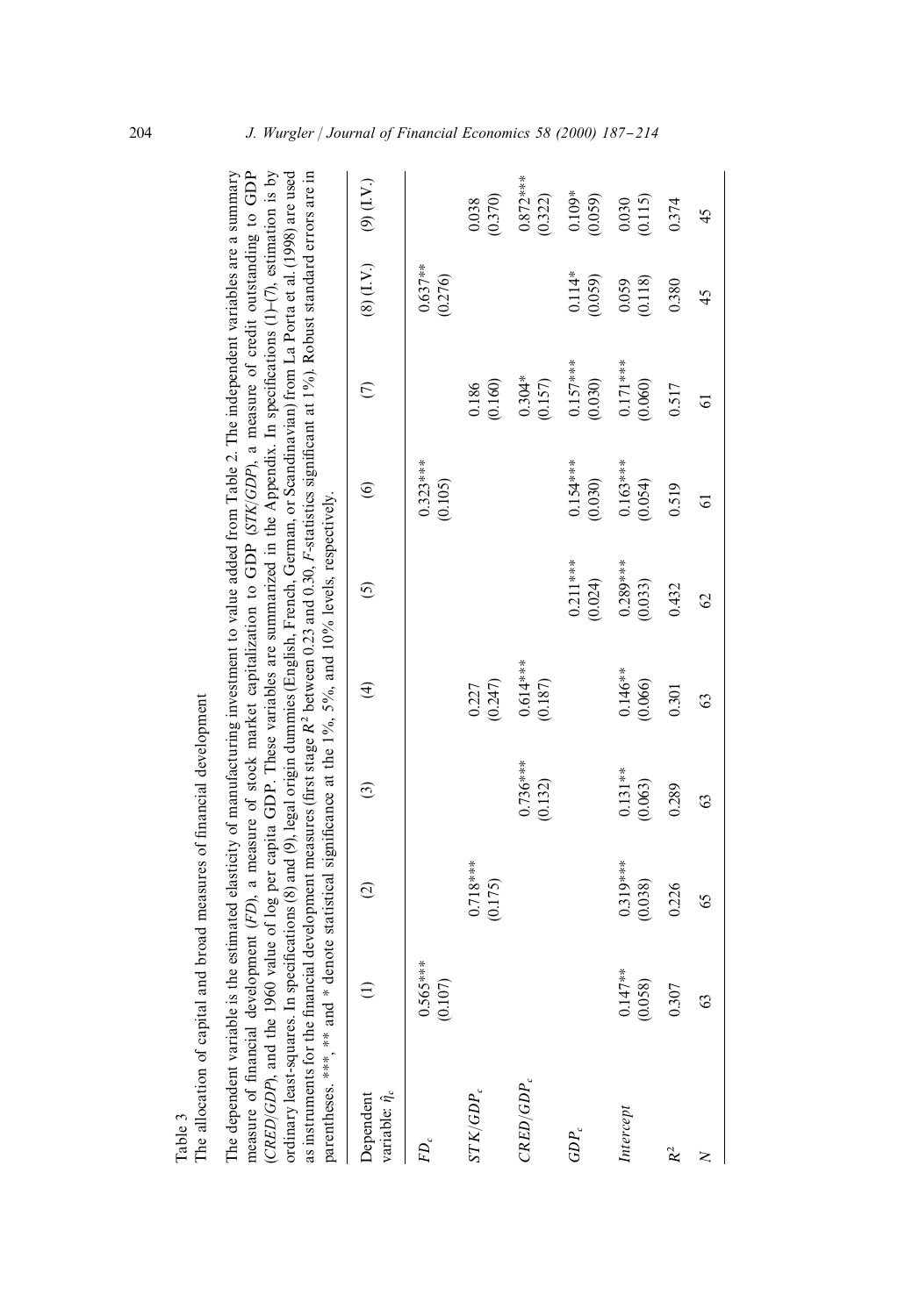countries. While there remains much unexplained variation, as is clear from Fig. 1, the results strongly suggest that financial market characteristics are first-order determinants of the quality of capital allocation.

In unreported regressions, I find no significant positive relationship between the average manufacturing investment level (as measured by the investment-output ratio reported in Table 1) and financial development. A similar result is reported by Carlin and Mayer (1998) and Beck et al. (2000).

Given that the total level of manufacturing investment does not vary much according to the degree of financial development, the results in Table 3 imply that financially undeveloped countries either "underinvest" in growing industries or "overinvest" in declining industries or both. Which is it? Table 4 explores these issues. The dependent variable in specifications  $(1)$ – $(3)$  is the country-specific investment to value added elasticity estimated using just the observations in which industry value added was growing (15,898 out of 25,201 industry-year observations or  $63\%$ ). Specifications (4)–(6) analyze the elasticity using just the observations in which the industry was in decline  $(37\%)$ .

The results indicate that financial development is associated *both* with increasing investment in growing industries and with decreasing investment in declining industries. Interestingly, specification  $(6)$  shows that the level of income is not a significant determinant of the extent to which declining industries restrain investment, but financial development is. This hints at a governance role for external finance, a hypothesis supported by evidence presented later on the importance of investor rights.

Specifications  $(7)-(12)$  analyze the between-year and within-year components of the elasticity estimates. The between-year elasticity addresses whether manufacturing-sector-wide investment growth responds to manufacturing-sectorwide value added growth. It is estimated by regressing the average investment growth across industries in a given year on the average value-added growth across industries in that year. Thus, there are at most 33 observations in a given country for this regression (one per year). The within-year elasticity is the year fixed-effects estimator, i.e., Eq. (1) including year dummies. It addresses whether investment growth across industries is related to value added growth within a given year.

The results indicate that financial development is significantly positively related to both within-year and between-year aspects of capital allocation. Also, both of these sources of variation in value added growth are important to the overall variation; the mean within-year estimate is 0.239, the mean between-year estimate is 0.766, and the mean overall estimate (from Table 2) is 0.429. The overall estimate is a weighted average of the within-year and between-year estimates, with the weight depending on which dimension of variation dominates the overall variation. For the average country, a proportion of 0.543 of the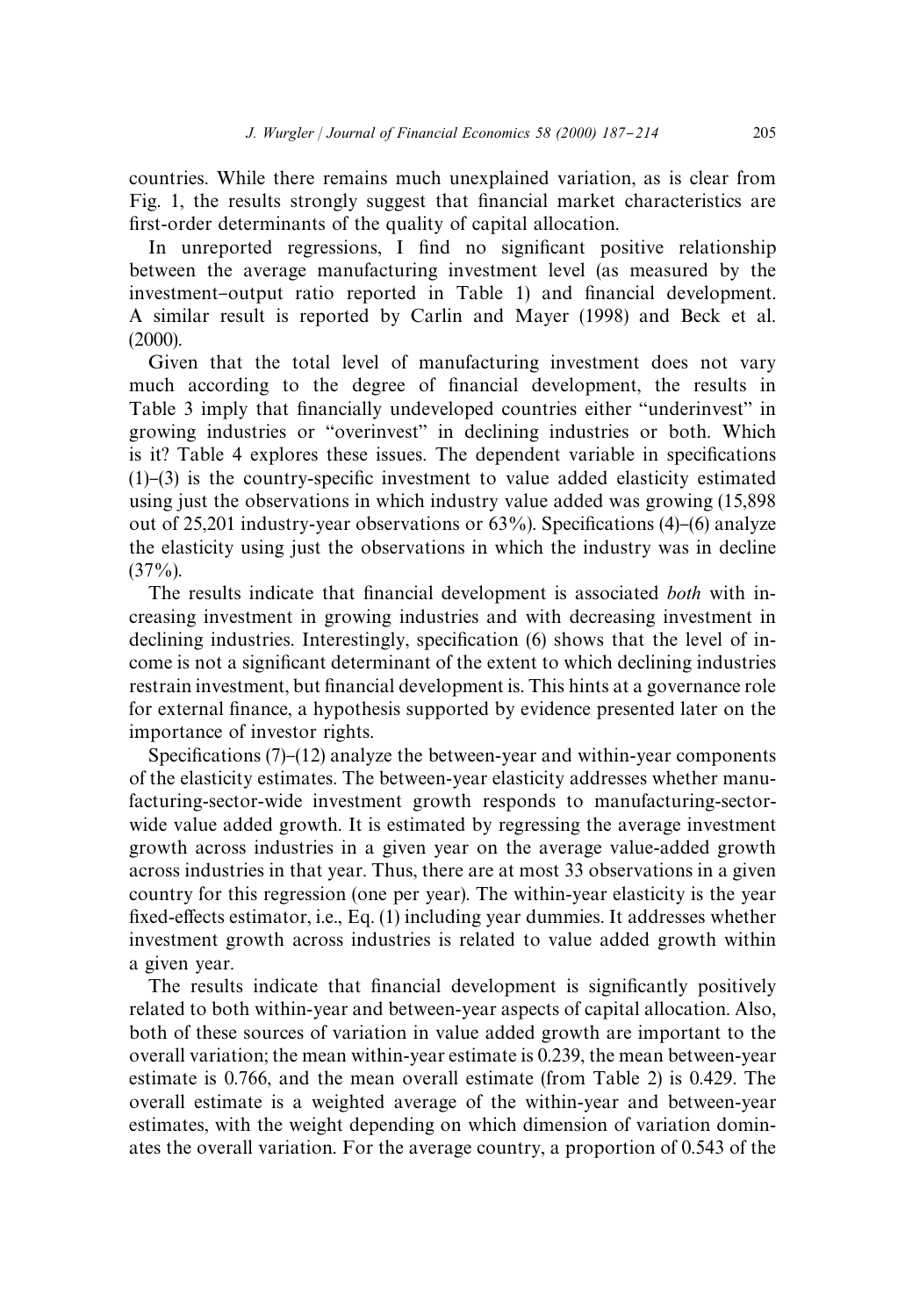Capital allocation in growing vs. declining industries and between-year vs. within-year Capital allocation in growing vs. declining industries and between-year vs. within-year The dependent variable in  $(1)$ –(3) is the elasticity of manufacturing investment to value added, estimated using only observations in which industry value year. The dependent variable in  $(7)-(9)$  is the between-year estimator (for a given country, a regression of mean industry investment growth in that year on The dependent variable in  $(1)(-3)$  is the elasticity of manufacturing investment to value added, estimated using only observations in which industry value added increased versus the prior year. The dependent variable in (4)-(6) uses only observations in which industry value added decreased versus the prior added increased versus the prior year. The dependent variable in (4)}(6) uses only observations in which industry value added decreased versus the prior year. The dependent variable in (7)}(9) is the between-year estimator (for a given country, a regression of mean industry investment growth in that year on mean industry value added growth in that year). The sample in (7)–(9) includes only countries with at least 15 years of data. The dependent variable in mean industry value added growth in that year). The sample in (7)}(9) includes only countries with at least 15 years of data. The dependent variable in  $10$ – $(12)$  is the within-year estimator (the year fixed-effects estimator). The independent variables are a summary measure of financial development (FD), !ects estimator). The independent variables are a summary measure of "nancial development (*FD*), a measure of stock market capitalization to GDP (STK/GDP), a measure of credit outstanding to GDP (CRED/GDP), and the 1960 value of log per capita a measure of stock market capitalization to GDP (*STK*/*GDP*), a measure of credit outstanding to GDP (*CRED*/*GDP*), and the 1960 value of log per capita GDP. These variables are summarized in the Appendix. Estimation is by ordinary least-squares. Robust standard errors are in parentheses. \*\*\*, \*\*\* and \* GDP. These variables are summarized in the Appendix. Estimation is by ordinary least-squares. Robust standard errors are in parentheses.  $**$ , and  $*$ denote statistical significance at the  $1\%$ .  $5\%$ , and  $10\%$  levels, respectively denote statistical significance at the 1%, 5%, and 10% levels, respectively.  $(10)$ – $(12)$  is the within-year estimator (the year fixed-e

|                 | 10.10 M               |                       |                                               |                                               |                                               |                                               |                       |                      |                                               |                       |                                           |                         |
|-----------------|-----------------------|-----------------------|-----------------------------------------------|-----------------------------------------------|-----------------------------------------------|-----------------------------------------------|-----------------------|----------------------|-----------------------------------------------|-----------------------|-------------------------------------------|-------------------------|
| Dependent       |                       | $\hat{\eta}^*_c$      |                                               |                                               | $\hat{\eta}_c^-$                              |                                               |                       | $\hat{\eta}_c^b$     |                                               |                       | $\hat{\eta}_c^w$                          |                         |
| variable:       | $\widehat{\Xi}$       | $\odot$               | ල                                             | $\widehat{\mathcal{F}}$                       | $\odot$                                       | $\circledcirc$                                | $\epsilon$            | ଛ                    | $\circledcirc$                                | (10)                  | $\left(11\right)$                         | (12)                    |
| $FD_c$          | $0.571***$<br>(0.130) |                       | $0.268*$<br>$(0.162)$                         | $0.577***$<br>(0.172)                         |                                               | (6179)                                        | $0.551***$<br>(0.215) |                      | $0.425***$<br>(0.196)                         | $0.278***$<br>(0.081) |                                           | $0.213***$<br>$(0.082)$ |
| $STK/GDP_c$     |                       | $0.077$<br>$(0.264)$  |                                               |                                               | $\begin{array}{c} 0.071 \\ 0.308 \end{array}$ |                                               |                       | $-0.010$<br>(0.380)  |                                               |                       |                                           |                         |
| $_{CRED/GDP_c}$ |                       | $0.746***$<br>(0.245) |                                               |                                               | $0.745***$                                    |                                               |                       | $0.773**$<br>(0.331) |                                               |                       | $0.293*$<br>$0.150$<br>$0.166$<br>$0.129$ |                         |
| $GDP_c$         |                       |                       | $0.178***$<br>(0.046)                         |                                               |                                               | $\begin{array}{c} 0.093 \\ 0.071 \end{array}$ |                       |                      | $\begin{array}{c} 0.088 \\ 0.102 \end{array}$ |                       |                                           | $0.053*0.0300$          |
| Intercept       | $0.058$<br>$(0.077)$  | (0.090)<br>0.030      | $\begin{array}{c} 0.088 \\ 0.078 \end{array}$ | $\begin{array}{c} 0.068 \\ 0.101 \end{array}$ | $0.043$<br>$(0.112)$                          | $0.069$<br>$(0.103)$                          | $0.419***$<br>(0.146) | $0.382**$<br>(0.152) | $0.430***$<br>(0.145)                         | $0.095*$<br>(0.052)   | $0.122**$<br>$(0.057)$                    | $0.091*$<br>(0.051)     |
|                 | 0.219                 | 0.232                 | 0.386                                         | 0.155                                         | 0.160                                         | 0.206                                         | 0.109                 | 0.118                | 0.147                                         | 0.138                 | 0.139                                     | 0.208                   |
|                 | 63                    | 63                    | 2                                             | 63                                            | $\Im$                                         | $\overline{6}$                                | 55                    | 55                   | 53                                            | S                     | 63                                        | $\overline{6}$          |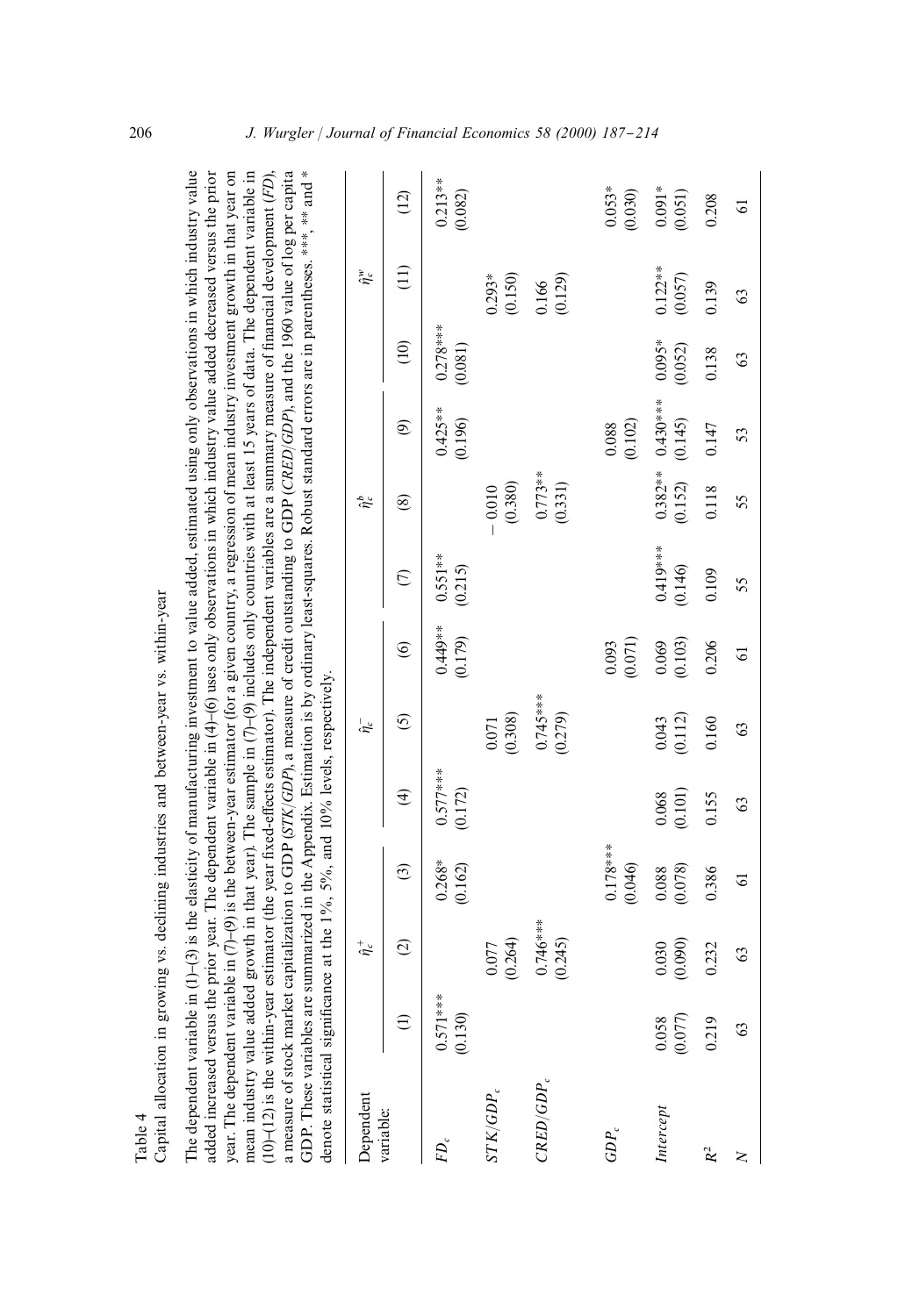overall estimate is due to the between-year estimate with the remainder coming from the within-year estimate.<sup>6</sup>

The decomposition of elasticity into its within-year and between-year components also points to a difference between the role of credit markets and stock markets. Credit markets appear to be more important for between-year allocation, while stock markets appear to be more important for within-year allocation. Why this should be the case is not obvious. Perhaps the signaling function of stock prices is especially useful for distinguishing between firms at a given point in time.

#### *3.3. Mechanisms by which* x*nancial markets improve capital allocation*

How do financial markets improve the allocation of capital? The theories outlined earlier point to channels that emphasize how financial markets facilitate the identification of good investments as well as the incentives to pursue them. In this subsection I attempt to give a broad evaluation of some of these ideas. The results must be viewed with some caution because, due to data availability, the number of countries in the sample is sometimes less than two dozen. But it is reassuring that they are generally in line with theoretical predictions.

The most frequently cited social function of stock prices is to provide public signals of investment opportunities. If stock prices are uninformative they will not be useful for this purpose. Morck et al. (2000) argue that their synchronicity measure is inversely related to the amount of firm-specific information impounded into stock prices, with more firm-specific information being associated with less synchronicity. Specification (1) of Table 5 shows that *SYNCH* is indeed strongly negatively associated with the basic capital allocation measure. The magnitude of this effect is large: a one standard deviation increase in *SYNCH* is associated with a 0.137 decrease in the elasticity estimate, about half of one standard deviation. This provides some evidence that stock market prices are useful guides to investment and not entirely an economic sideshow.

Another way financial markets can improve capital allocation is by association with institutions that provide managers with good incentives. Even if it is clear which investments ought to be undertaken to maximize value, managers can choose not to pursue them. Two factors that are relevant here are state ownership and the legal rights of minority investors. State-owned firms often have political considerations, not efficiency, as the primary determinant of allocation policy. Similarly, if legal protections of minority investors are inadequate, corporate insiders are free to invest in ways that do not maximize value.

<sup>&</sup>lt;sup>6</sup> That is, for each country,  $\hat{\eta}_c = m_c \hat{\eta}_c^b + (1 - m_c)\hat{\eta}_c^w$ . The average *m* is .543.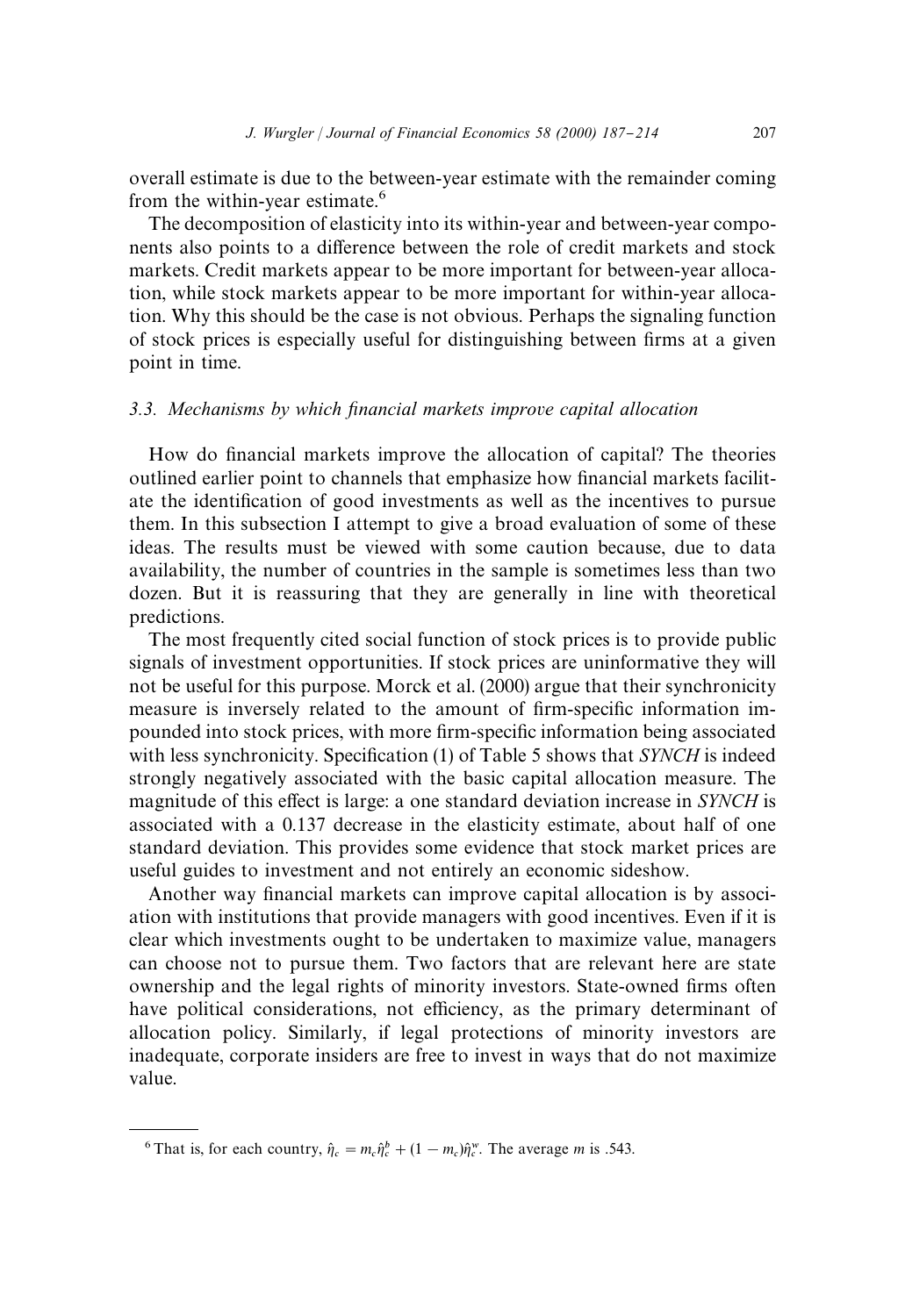| $\overline{1}$                                                                                                      |
|---------------------------------------------------------------------------------------------------------------------|
|                                                                                                                     |
|                                                                                                                     |
| party of ofor mean of care of composition and installer each<br>:<br>ຸ                                              |
|                                                                                                                     |
| ינוש<br>א                                                                                                           |
|                                                                                                                     |
|                                                                                                                     |
| $\frac{1}{2}$ of $\frac{1}{2}$ of $\frac{1}{2}$ of $\frac{1}{2}$ of $\frac{1}{2}$ of $\frac{1}{2}$ of $\frac{1}{2}$ |
|                                                                                                                     |
|                                                                                                                     |
| י<br>ווי התוכנה                                                                                                     |
|                                                                                                                     |
|                                                                                                                     |
|                                                                                                                     |
| Ĵ                                                                                                                   |
|                                                                                                                     |

s the difference between the elasticity estimate for growing industry-year observations and the estimate for declining industry-year observations. The The dependent variable in (1)-(6) is the estimated elasticity of manufacturing investment to value added from Table 2. The dependent variable in (7) and (8) The dependent variable in (1)-(6) is the estimated elasticity of manufacturing investment to value added from Table 2. The dependent variable in (7) and (8) !erence between the elasticity estimate for growing industry-year observations and the estimate for declining industry-year observations. The independent variables are a measure of stock price synchronicity (the average fraction of stocks moving in the same direction in a given week of the first 26 independent variables are a measure of stock price synchronicity (the average fraction of stocks moving in the same direction in a given week of the "rst 26 weeks of 1995) from Morck et al. (2000) (mean = 0.664, SD = 0.043,  $n = 33$ ). SOE is the fraction of an economy's output due to state-owned enterprises  $= 0.043$ ,  $n = 33$ ). *SOE* is the fraction of an economy's output due to state-owned enterprises mean = 0.132, SD = 0.106,  $n = 39$ ) from the World Bank (1995). *RIGHTS* is an index of effective investor rights. It is the product of a measure of the rule of !ective investor rights. It is the product of a measure of the rule of aw (0-1, continuous) and the number of important shareholder and creditor rights (0-10, integer) in the country's legal code (mean = 3.73, SD = 1.93,  $n = 41$ . Both variables are from La Porta et al. (1998). Other independent variables are a summary measure of financial development (*FD*) and the 1960 *n*"41). Both variables are from La Porta et al. (1998). Other independent variables are a summary measure of "nancial development (*FD*) and the 1960 value of log per capita GDP, as summarized in the Appendix. Estimation is by ordinary least-squares. Robust standard errors are in parentheses. \*\*\*, \*\*\* value of log per capita GDP, as summarized in the Appendix. Estimation is by ordinary least-squares. Robust standard errors are in parentheses. \*\*\*, \*\*  $= 3.73, SD$ law (0-1, continuous) and the number of important shareholder and creditor rights (0-10, integer) in the country's legal code (mean  $= 0.106$ ,  $n = 39$ ) from the World Bank (1995). *RIGHTS* is an index of e and \* denote statistical significance at the  $1\%$ ,  $5\%$ , and  $10\%$  levels, respectively. and  $*$  denote statistical significance at the 1%, 5%, and 10% levels, respectively.  $= 0.664$ , SD weeks of 1995) from Morck et al. (2000) (mean  $= 0.132,$  SD

| Dependent |                        |                        |                       | $\hat{r}$             |                        |                                                                                          |                                              | $\hat{\eta}_{\rm c}^{\, -}$ $ \hat{\eta}_{\rm c}^{\, +}$                                          |
|-----------|------------------------|------------------------|-----------------------|-----------------------|------------------------|------------------------------------------------------------------------------------------|----------------------------------------------|---------------------------------------------------------------------------------------------------|
| variable: |                        | $\odot$                | ල                     | $\widehat{E}$         | $\odot$                | $\circledcirc$                                                                           | $\widehat{\in}$                              | $\circledast$                                                                                     |
| SYNCH,    | $-3.185***$<br>(0.745) |                        |                       | $-3.042***$           | $-2.492***$<br>(0.609) | $-1.682***$<br>(0.741)                                                                   |                                              | (1.895)<br>1.370                                                                                  |
| $SOE_c$   |                        | $-0.904***$<br>(0.369) |                       | $-1.904***$           | $-1.824***$<br>(0.500) | $-1.094$<br>(0.726)                                                                      |                                              | $1.306$<br>$(0.982)$                                                                              |
| RIGHTS,   |                        |                        | $0.062***$<br>(0.015) | $0.016$<br>$(0.023)$  | $-0.033$<br>(0.026)    |                                                                                          |                                              | $0.117***$<br>(0.037)                                                                             |
| $FD_c$    |                        |                        |                       |                       | $0.580***$<br>(0.204)  | $\begin{array}{c} -0.033 \\ (0.024) \\ 0.434 \\ (0.278) \\ 0.121 \\ (0.081) \end{array}$ | $0.100***$<br>(0.028)<br>-0.503**<br>(0.211) |                                                                                                   |
| $GDP_c$   |                        |                        |                       |                       |                        |                                                                                          |                                              | $\begin{array}{c} -0.771 \\ (0.499) \\ 0.039 \\ (0.137) \\ 0.724 \\ 0.724 \\ (1.352) \end{array}$ |
| Intercept | $2.714***$<br>(0.500)  | $0.536***$<br>(0.074)  | $0.315***$<br>(0.070) | $2.727***$<br>(0.657) | $2.208***$<br>(0.420)  | $1.557***$<br>(0.526)                                                                    |                                              |                                                                                                   |
|           | 0.289                  | 0.103                  | 0.200                 | 0.591                 | 0.680                  | 0.723                                                                                    | 0.167                                        | 0.358                                                                                             |
|           | 33                     | 39                     | $\frac{1}{4}$         | $\Omega$              | $\overline{c}$         | $\overline{c}$                                                                           | $\overline{40}$                              | $\overline{22}$                                                                                   |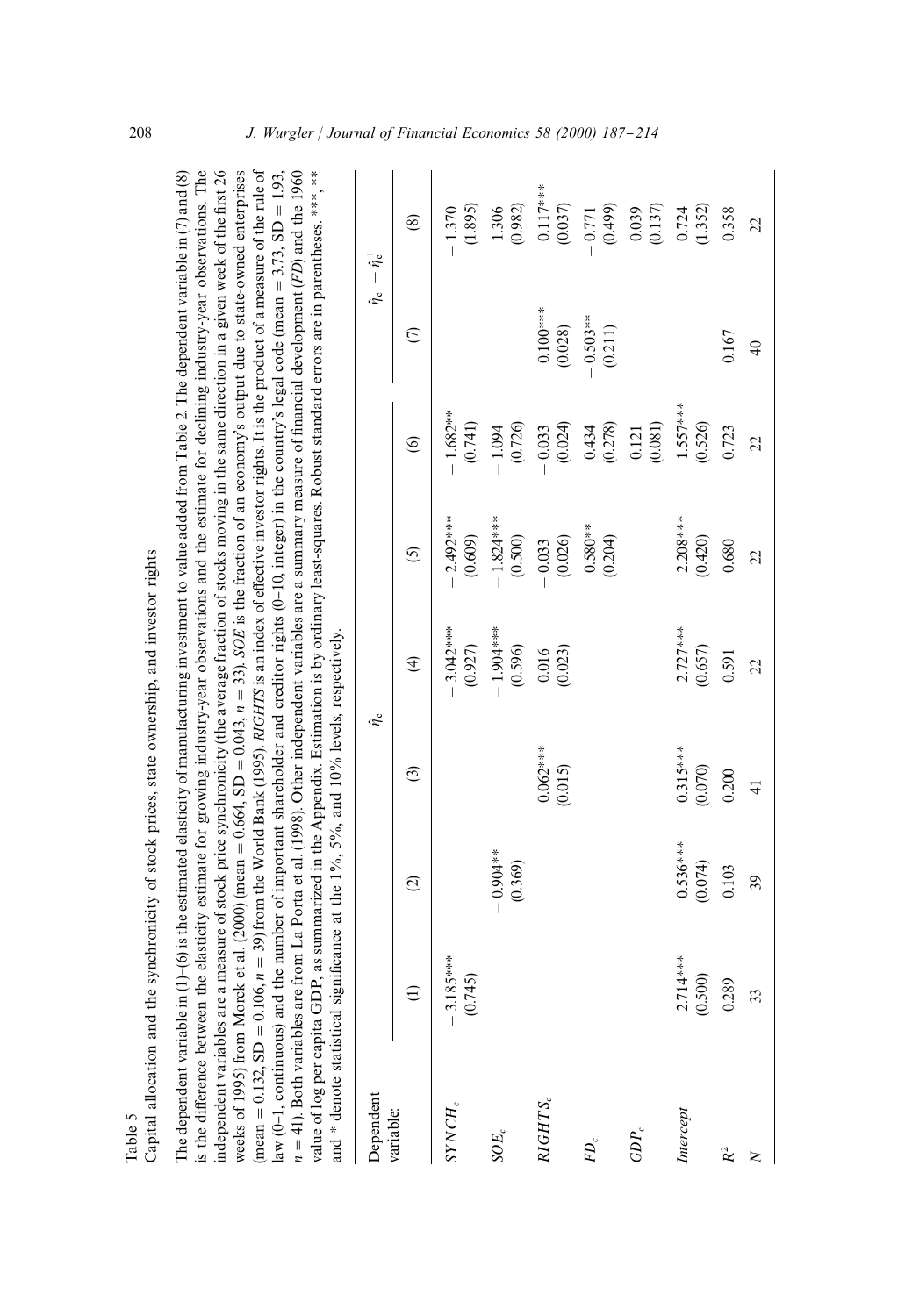Both of these variables, *RIGHTS* and *SOE*, are associated with capital allocation in the expected direction, as indicated by specifications  $(2)$  and  $(3)$  in Table 5. According to these estimates, the influence of a one standard deviation change in these variables is roughly comparable to a similar-size change in *SYNCH*.

When these three variables are considered jointly and also with financial development and per capita GDP, their individual effects tend to diminish, though the negative effect of synchronicity remains statistically significant. These results are reported in specifications  $(4)$ – $(6)$ . Unfortunately, due to data availability, these regressions include only a third of the full sample, so it could be misleading to conclude too much from them. The strongest statement to make here is that each variable is significantly correlated with the measured efficiency of capital allocation in the direction of theoretical priors.

The last two specifications in Table 5 address whether some countries are particularly effective at increasing investment in growing industries and/or keeping investment out of declining industries. Jensen's (1986) free cash flow theory, which emphasizes the potential for overinvestment in declining industries, seems particularly relevant here. To shed light on this issue, I consider the *difference* between the elasticity estimated from declining observations and that estimated from growing observations. It is indeed the case that investor rights are associated with a differential ability to keep investment from declining industries. This could reflect the greater ability of minority investors to exert pressure to invest efficiently in countries where their rights are protected, pressure that limits the inefficient reinvestment of free cash flow.

Taken as a whole, the results in Table 5 validate some important but heretofore untested intuitions about how financial markets improve the allocation of capital. While the results are subject to the usual qualifications inherent in cross-country analysis, such as small sample size and coarse data and definitions, they are consistent with several widely-held priors. One way to improve on these cross-country results might be to examine within-country changes in the allocation of capital over time, such as before and after a privatization wave or stock exchange opening. However, it is difficult to imagine within-country variation in financial development that would approach the enormous cross-country variation studied here.

### 4. Conclusions

This paper explores international differences in the efficiency of capital allocation and finds that financial market variables help to explain these differences. Relative to countries with small financial markets, financially developed countries boost investment more in their growing industries and cut it more in their declining industries. Thus, this paper identifies a specific mechanism by which financial markets improve the real economy.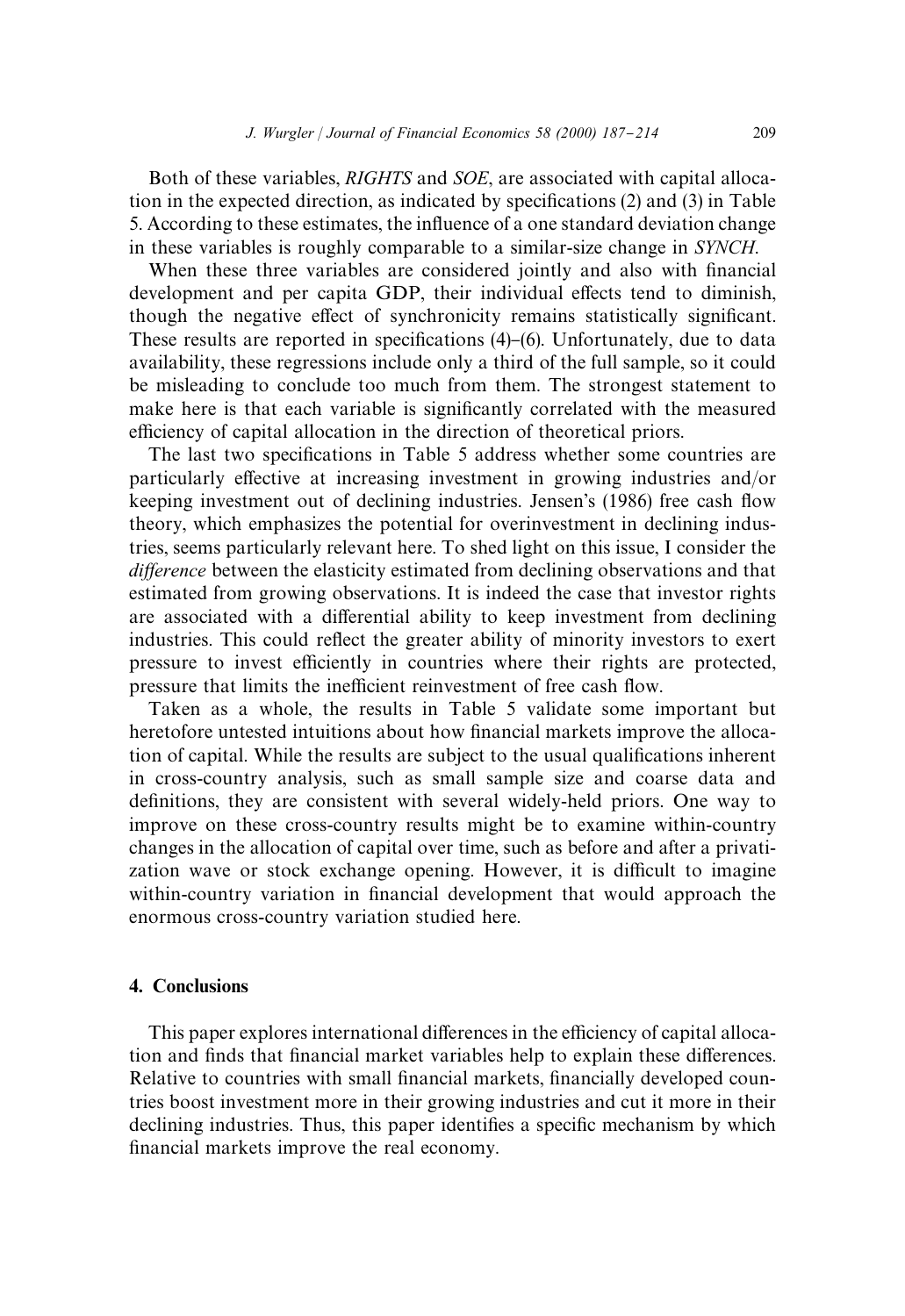The results also shed light on some of the channels through which financial markets improve capital allocation. Stock markets, particularly those that exhibit a high proportion of firm-specific price movements, appear to provide useful public signals of investment opportunities; state-owned firms do not allocate capital efficiently; and minority investor rights appear to curb overinvestment in declining industries, consistent with Jensen's (1986) free cash flow theory. In sum, financial markets and associated institutions improve the allocation of capital through several channels. Which ones are most important, and whether capital allocation can be improved by competition or policy, are important and unanswered questions.

#### Appendix A. Summary statistics of financial development

Summary statistics of measures of financial development for 65 non-socialist countries. Financial development is computed as the sum of stock market capitalization to GDP and private and nonfinancial public domestic credit to GDP. (The components are averaged over 1980, 1985, and 1990 values, or as available.) The capitalization of stock markets is from the International Finance Corporation's *Emerging Stock Markets Factbook*, and domestic credit is from the *International Financial Statistics Yearbook*. The size of the credit market is the sum of lines 32c and 32d (claims on the private sector and claims on the nonfinancial public sector; these are items in the "Domestic Monetary Survey" category) and lines 52c and 52d as available (items in the "Financial Survey" category), or 42c and 42d (items in the "Other Financial Institutions" category) where 52c and 52d are not available. *GDP* is the 1960 value of per capita GDP, in thousands of 1960 dollars, from the Penn World Tables version 5.6 (Summers and Heston, 1991).

|            | Financial<br>development,<br>1980-1990 | Stock market<br>cap. to GDP,<br>1980-1990 | Credit claims to<br>GDP, 1980-1990               | Per capita<br>GDP, 1960<br>(S000)   |
|------------|----------------------------------------|-------------------------------------------|--------------------------------------------------|-------------------------------------|
| Country    | $F_{D_c}$<br>$=$ ln(1 + .)]            | $STK/GDP_c$<br>$= \ln(1 + .)$             | $\lceil$ CRED/GDP <sub>c</sub><br>$=$ ln(1 + .)] | $\lceil GDP_c \rceil$<br>$=$ ln(.)] |
| Australia  | 0.80                                   | 0.36                                      | 0.44                                             | 7.75                                |
| Austria    | 0.86                                   | 0.09                                      | 0.77                                             | 5.14                                |
| Bangladesh | 0.21                                   | 0.01                                      | 0.20                                             | 0.94                                |
| Barbados   | 0.45                                   | 0.06                                      | 0.39                                             | 2.64                                |
| Belgium    | 0.55                                   | 0.23                                      | 0.32                                             | 5.47                                |
| Bolivia    | 0.17                                   | 0.00                                      | 0.17                                             | 1.13                                |
| Cameroon   | 0.31                                   | 0.00                                      | 0.31                                             | 0.63                                |
| Canada     | 1.23                                   | 0.43                                      | 0.80                                             | 7.24                                |
| Chile      | 0.85                                   | 0.31                                      | 0.54                                             | 2.90                                |
| Colombia   | 0.33                                   | 0.03                                      | 0.30                                             | 1.69                                |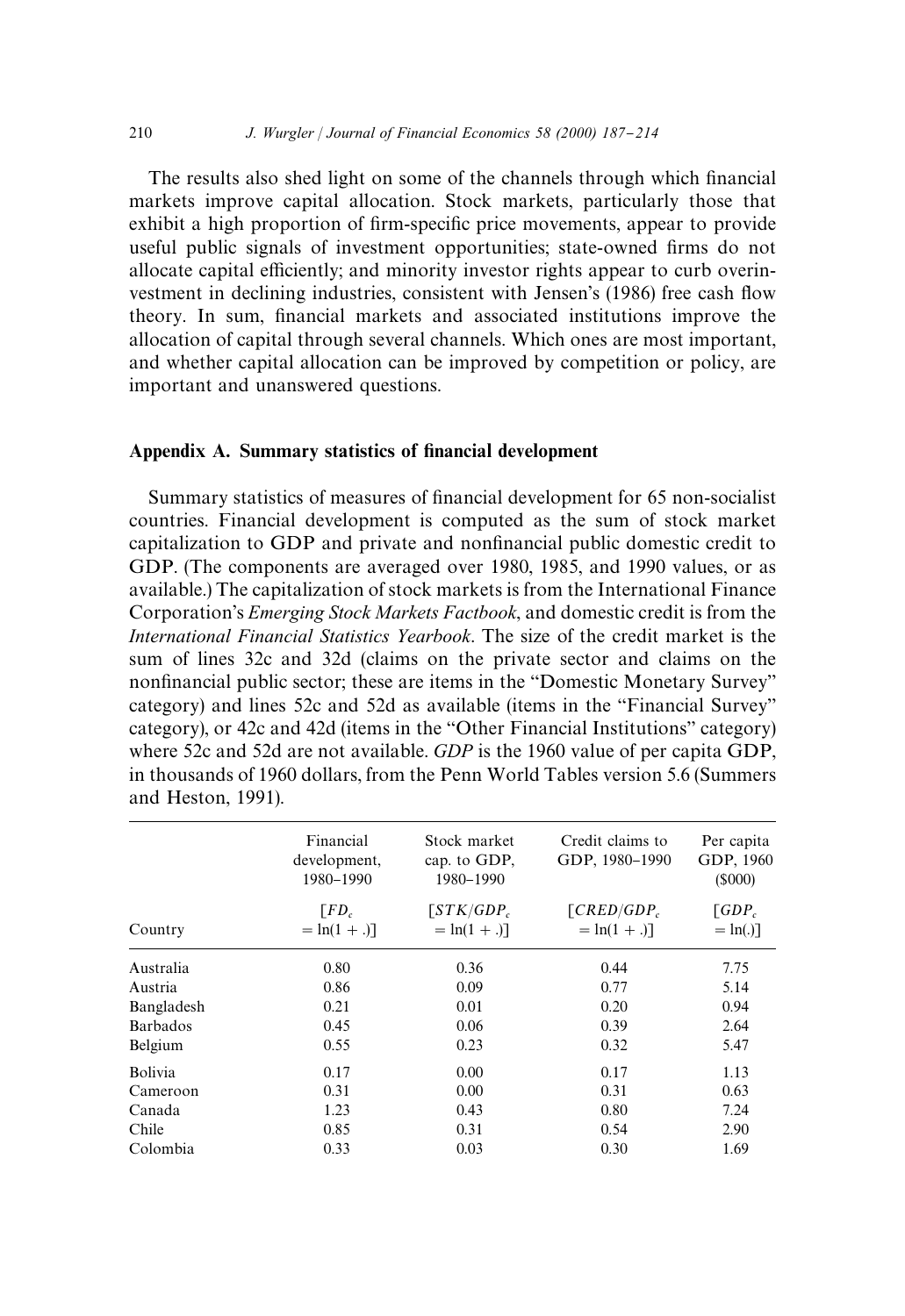| Country       | Financial<br>development,<br>1980-1990<br>$\lceil FD_c \rceil$<br>$= \ln(1 + .)$ ] | Stock market<br>cap. to GDP,<br>1980-1990<br>$\left[STK/GDP_c\right]$<br>$=$ ln(1 + .)] | Credit claims to<br>GDP, 1980-1990<br>$\lceil$ CRED/GDP <sub>c</sub><br>$=$ ln(1 + .)] | Per capita<br>GDP, 1960<br>(5000)<br>$\lceil GDP_c \rceil$<br>$=$ ln(.)] |
|---------------|------------------------------------------------------------------------------------|-----------------------------------------------------------------------------------------|----------------------------------------------------------------------------------------|--------------------------------------------------------------------------|
|               |                                                                                    |                                                                                         |                                                                                        |                                                                          |
| Denmark       | 0.72                                                                               | 0.21                                                                                    | 0.51                                                                                   | 6.73                                                                     |
| Ecuador       | 0.24                                                                               | 0.03                                                                                    | 0.21                                                                                   | 1.46                                                                     |
| Egypt         | 0.72                                                                               | 0.04                                                                                    | 0.68                                                                                   | 0.80                                                                     |
| El Salvador   | 0.31                                                                               | 0.00                                                                                    | 0.31                                                                                   | 1.43                                                                     |
| Ethiopia      | 0.24                                                                               | 0.00                                                                                    | 0.24                                                                                   | 0.26                                                                     |
| Fiji          | 0.29                                                                               | 0.00                                                                                    | 0.29                                                                                   | 2.11                                                                     |
| Finland       | 0.81                                                                               | 0.11                                                                                    | 0.70                                                                                   | 5.28                                                                     |
| France        | 1.06                                                                               | 0.17                                                                                    | 0.89                                                                                   | 5.82                                                                     |
| Germany       | 1.22                                                                               | 0.21                                                                                    | 1.01                                                                                   | 6.57                                                                     |
| Greece        | 0.67                                                                               | 0.11                                                                                    | 0.56                                                                                   | 2.09                                                                     |
| Guatemala     | 0.17                                                                               | 0.00                                                                                    | 0.17                                                                                   | 1.66                                                                     |
| Hong Kong     | $\ddot{\phantom{0}}$                                                               | 1.21                                                                                    | $\ddot{\phantom{0}}$                                                                   | 2.23                                                                     |
| India         | 0.36                                                                               | 0.08                                                                                    | 0.28                                                                                   | 0.77                                                                     |
| Indonesia     | 0.28                                                                               | 0.03                                                                                    | 0.25                                                                                   | 0.64                                                                     |
| Iran          | 0.79                                                                               | 0.04                                                                                    | 0.75                                                                                   | 2.99                                                                     |
| Ireland       | 1.42                                                                               | 0.72                                                                                    | 0.70                                                                                   | 3.30                                                                     |
| Israel        | 0.71                                                                               | 0.23                                                                                    | 0.48                                                                                   | 3.45                                                                     |
| Italy         | 0.69                                                                               | 0.11                                                                                    | 0.58                                                                                   | 4.58                                                                     |
| Japan         | 2.67                                                                               | 0.67                                                                                    | 2.00                                                                                   | 2.94                                                                     |
| Jordan        | 1.19                                                                               | 0.46                                                                                    | 0.73                                                                                   | 1.16                                                                     |
| Kenya         | 0.34                                                                               | 0.02                                                                                    | 0.32                                                                                   | 0.65                                                                     |
| Korea (South) | 0.98                                                                               | 0.20                                                                                    | 0.78                                                                                   | 0.90                                                                     |
| Kuwait        | 1.20                                                                               | 0.49                                                                                    | 0.71                                                                                   | $\bullet$                                                                |
| Libya         | 0.20                                                                               | 0.00                                                                                    | 0.20                                                                                   |                                                                          |
| Macao         | $\ddot{\phantom{0}}$                                                               | 0.00                                                                                    | $\cdot$                                                                                | $\ddot{\phantom{0}}$                                                     |
| Malawi        | 0.17                                                                               | 0.00                                                                                    | 0.17                                                                                   | 0.38                                                                     |
| Malaysia      | 1.44                                                                               | 0.72                                                                                    | 0.72                                                                                   | 1.41                                                                     |
| Malta         | 0.58                                                                               | 0.00                                                                                    | 0.58                                                                                   | 1.38                                                                     |
| Mexico        | 0.29                                                                               | 0.07                                                                                    | 0.22                                                                                   | 2.83                                                                     |
| Morocco       | 0.34                                                                               | 0.03                                                                                    | 0.31                                                                                   | 0.83                                                                     |
| Netherlands   | 1.56                                                                               | 0.39                                                                                    | 1.17                                                                                   | 6.09                                                                     |
| New Zealand   | 0.79                                                                               | 0.30                                                                                    | 0.49                                                                                   | 7.95                                                                     |
| Nigeria       | 0.16                                                                               | 0.03                                                                                    | 0.13                                                                                   | 0.56                                                                     |
| Norway        | 1.11                                                                               | 0.15                                                                                    | 0.96                                                                                   | 5.59                                                                     |
| Pakistan      | 0.32                                                                               | 0.05                                                                                    | 0.27                                                                                   | 0.64                                                                     |
| Panama        | 0.57                                                                               | 0.01                                                                                    | 0.56                                                                                   | 1.57                                                                     |
| Peru          | 0.13                                                                               | 0.04                                                                                    | 0.09                                                                                   | 2.03                                                                     |

# Appendix (*continued*)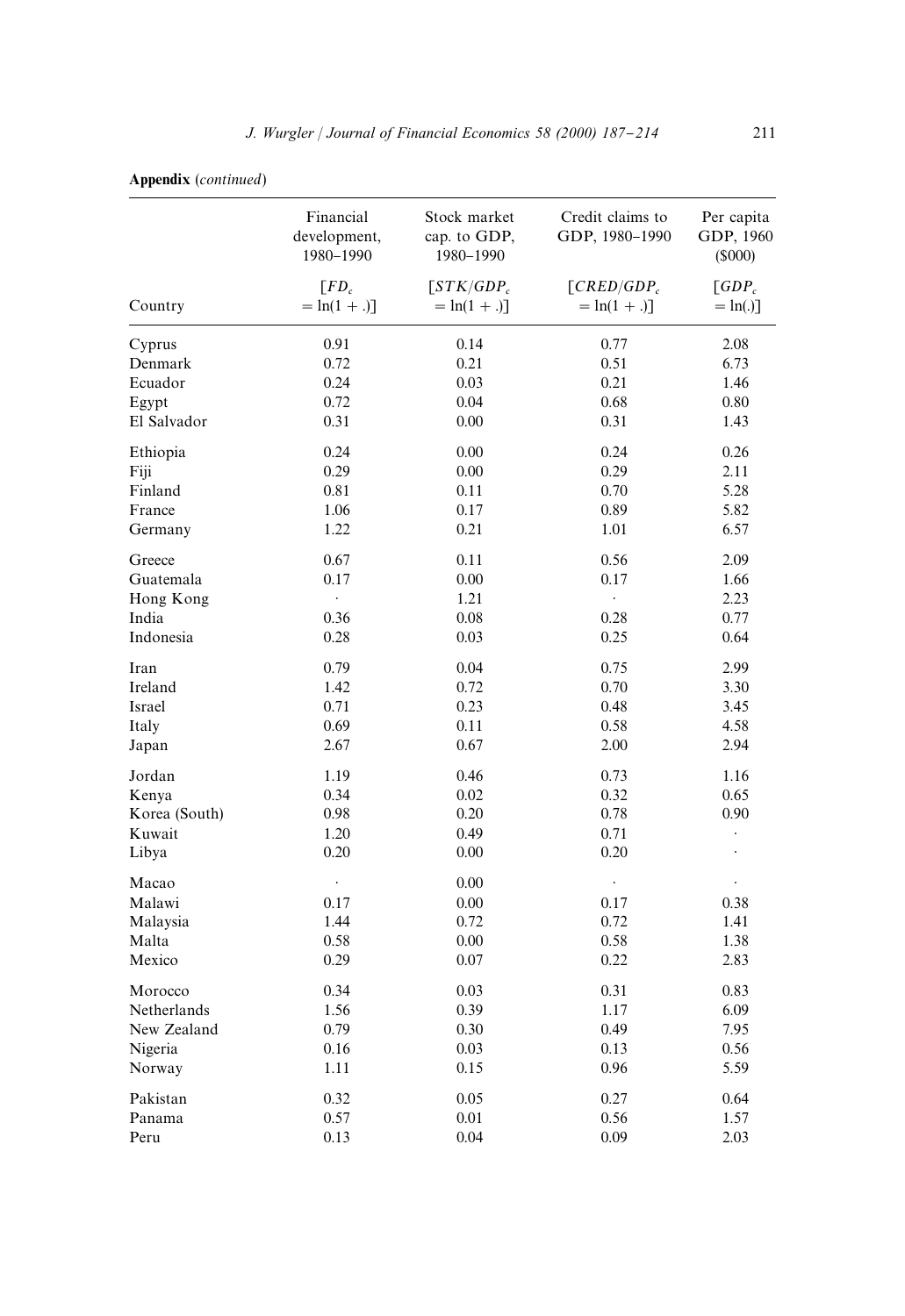| Country                            | Financial<br>development,<br>1980-1990<br>$\lceil FD_c \rceil$<br>$= ln(1 + .)$ ] | Stock market<br>cap. to GDP,<br>1980-1990<br>$STK/GDP_c$<br>$= \ln(1 + .)$ ] | Credit claims to<br>GDP, 1980-1990<br>$\lceil$ CRED/GDP $_c$<br>$=$ ln(1 + .)] | Per capita<br>GDP, 1960<br>(S000)<br>$\lceil GDP_c \rceil$<br>$=$ ln(.)] |
|------------------------------------|-----------------------------------------------------------------------------------|------------------------------------------------------------------------------|--------------------------------------------------------------------------------|--------------------------------------------------------------------------|
|                                    |                                                                                   |                                                                              |                                                                                |                                                                          |
| Portugal                           | 0.82                                                                              | 0.06                                                                         | 0.76                                                                           | 1.86                                                                     |
| Singapore                          | 2.26                                                                              | 1.23                                                                         | 1.03                                                                           | 1.63                                                                     |
| Spain                              | 0.90                                                                              | 0.14                                                                         | 0.76                                                                           | 3.13                                                                     |
| Sri Lanka                          | 0.31                                                                              | 0.09                                                                         | 0.24                                                                           | 1.25                                                                     |
| Swaziland                          | 0.20                                                                              | 0.00                                                                         | 0.20                                                                           | 1.24                                                                     |
| Sweden                             | 1.43                                                                              | 0.29                                                                         | 1.14                                                                           | 7.57                                                                     |
| Tanzania                           | 0.07                                                                              | 0.00                                                                         | 0.07                                                                           | 0.32                                                                     |
| Trinidad & Tobago                  | 0.58                                                                              | 0.12                                                                         | 0.46                                                                           | 5.62                                                                     |
| Tunisia                            | 0.97                                                                              | 0.05                                                                         | 0.92                                                                           | 1.10                                                                     |
| Turkey                             | 0.26                                                                              | 0.07                                                                         | 0.19                                                                           | 1.62                                                                     |
| United Kingdom                     | 1.36                                                                              | 0.66                                                                         | 0.70                                                                           | 6.81                                                                     |
| <b>United States</b>               | 1.44                                                                              | 0.56                                                                         | 0.88                                                                           | 9.91                                                                     |
| Uruguay                            | 0.41                                                                              | 0.00                                                                         | 0.41                                                                           | 3.96                                                                     |
| Venezuela                          | 0.49                                                                              | 0.08                                                                         | 0.41                                                                           | 6.31                                                                     |
| Zambia                             | 0.12                                                                              | 0.00                                                                         | 0.12                                                                           | 0.95                                                                     |
| Zimbabwe                           | 0.53                                                                              | 0.23                                                                         | 0.30                                                                           | 1.00                                                                     |
| Mean                               | 0.71                                                                              | 0.19                                                                         | 0.52                                                                           | 2.94                                                                     |
| <b>SD</b>                          | 0.52                                                                              | 0.27                                                                         | 0.34                                                                           | 2.44                                                                     |
| Mean $\lceil \ln(1 + .) \rceil$    | 0.49                                                                              | 0.15                                                                         | 0.40                                                                           | Not used                                                                 |
| SD $\lceil \ln(1 + \ldots) \rceil$ | 0.28                                                                              | 0.19                                                                         | 0.21                                                                           | Not used                                                                 |
| Mean $\lceil \ln(.) \rceil$        | Not used                                                                          | Not used                                                                     | Not used                                                                       | 0.71                                                                     |
| $SD \lceil ln(.) \rceil$           | Not used                                                                          | Not used                                                                     | Not used                                                                       | 0.90                                                                     |

#### Appendix (*continued*)

#### References

- Bagehot, W., 1873. Lombard Street: A Description of the Money Market (1962 ed.). Irwin, Homewood, IL.
- Beck, T., Levine, R., Loayza, N., 2000. Finance and the sources of growth. Journal of Financial Economics 58.
- Boyd, J., Prescott, E., 1986. Financial intermediary coalitions. Journal of Economic Theory 38, 211-232.
- Capoglu, G., undated. The effect of financial liberalization on the efficiency of the Turkish financial system: 1980-1988. Mimeograph. Bilkent University, Ankara, Turkey.
- Carlin, W., Mayer, C., 1998. Finance, investment and growth. Unpublished working paper. University College, London.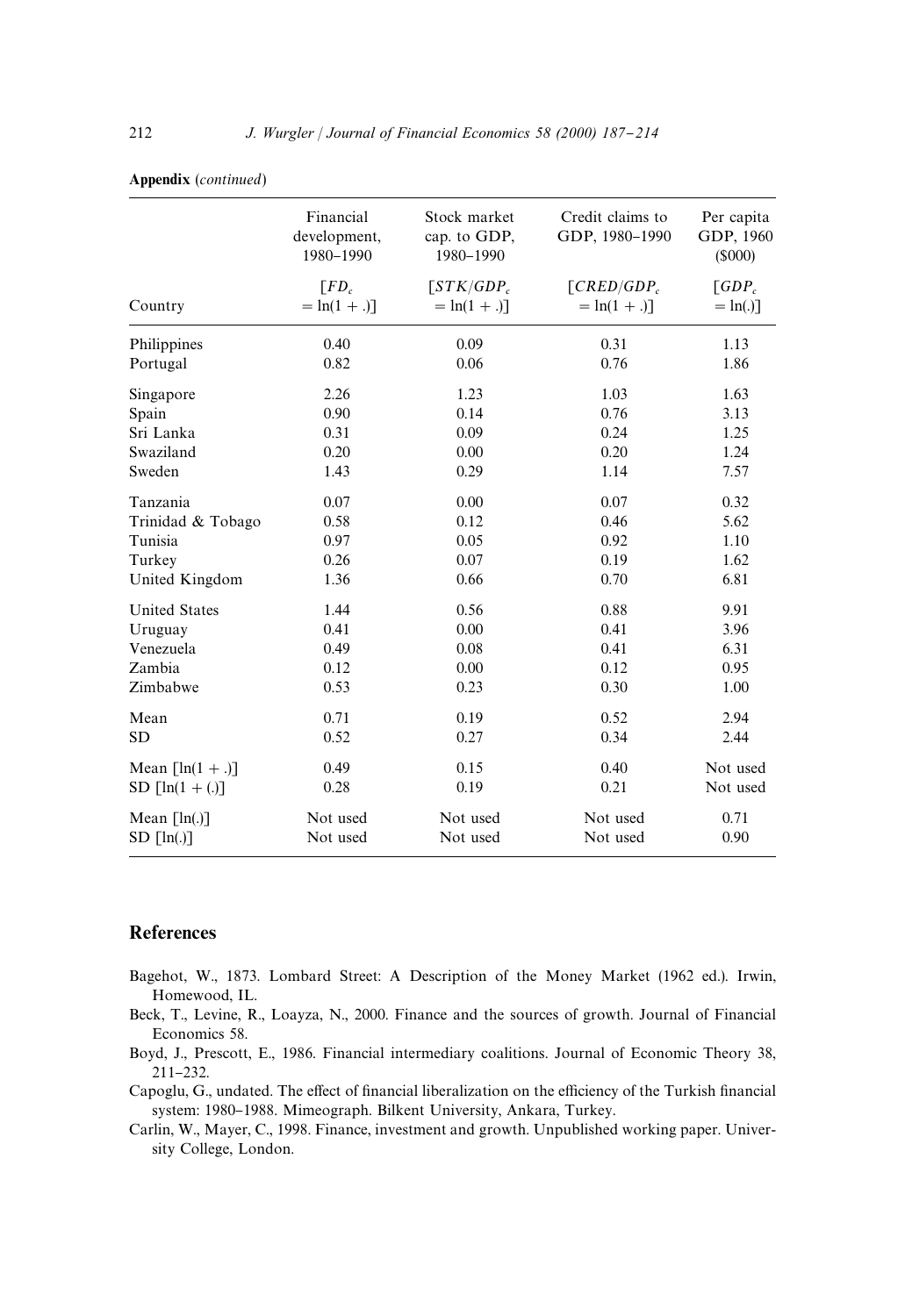- Cho, Y., 1988. The effect of financial liberalization on the efficiency of credit allocation: some evidence for Korea. Journal of Development Economics 29, 101-110.
- Demirguc-Kunt, A., Maksimovic, V., 1998. Law, finance, and firm growth. Journal of Finance 53, 2107-2137.
- Diamond, D., 1984. Financial intermediation and delegated monitoring. Review of Economic Studies 51, 393-414.
- Fazzari, S., Hubbard, R., Petersen, B., 1988. Financing constraints and corporate investment. Brookings Papers on Economic Activity 1, 141-206.
- Fitzgerald, R., Stickler, A., Watts, T., 1979. International Survey of Accounting Principles and Reporting Practices. Price Waterhouse International, Butterworths, Ontario.
- Goldsmith, R., 1969. Financial Structure and Development. Yale University Press, New Haven, CT.
- Greenwood, J., Jovanovic, B., 1990. Financial development, growth, and the distribution of income. Journal of Political Economy 98, 1076-1107.
- Gupta, K., Lensink, R., 1996. Financial Liberalization  $\&$  Investment. Routledge, London.
- Hall, R., 1977. Investment, interest rates, and the effects of stabilization policies. Brookings Papers on Economic Activity 1:1977, 61-103.
- Henry, P., 2000. Stock market liberalization, economic reform, and emerging market equity prices. Journal of Finance 55, 529–564.
- Hubbard, R., 1998. Capital-market imperfections and investment. Journal of Economic Literature 36, 193-225.
- Jayaratne, J., Strahan, P., 1996. The finance-growth nexus: Evidence from bank branch deregulation. Quarterly Journal of Economics 111, 639-670.
- Jensen, M., 1986. Agency costs of free cash flow, corporate finance and takeovers. American Economic Review 76, 323-329.
- Keynes, J.M., 1936. The General Theory of Employment, Interest, and Money. Harcourt Brace, New York.
- King, R., Levine, R., 1993. Finance and growth: Schumpeter might be right. Quarterly Journal of Economics 108, 717-737.
- La Porta, R., Lopez-de-Silanes, F., Shleifer, A., Vishny, R., 1997. Legal determinants of external finance. Journal of Finance  $52$ ,  $1131-1150$ .
- La Porta, R., Lopez-de-Silanes, F., Shleifer, A., Vishny, R., 1998. Law and finance. Journal of Political Economy 106, 1113-1155.
- Levine, R., 1997. Financial development and economic growth. Journal of Economic Literature 35, 688-726.
- Levine, R., 1998. The legal environment, banks, and long-run economic growth. Journal of Money, Credit and Banking 30,  $596-613$ .
- Levine, R., Zervos, S., 1998. Stock markets, banks, and economic growth. American Economic Review 88, 537-558.
- Mayer, T., 1960. Plant and equipment lead times. Journal of Business 33, 127–132.
- McKinnon, R., 1973. Money and Capital in Economic Development. Brookings, Washington, D.C.
- Morck, R., Yeung, B., Yu, W., 2000. The information content of stock markets: Why do emerging markets have synchronous stock price movements? Journal of Financial Economics 58.
- Rajan, R., Zingales, L., 1998. Financial dependence and growth. American Economic Review 88, 559-586.
- Schumpeter, J.A., 1912. Theorie der Wirtschaftlichen Entwicklung [The theory of economic development] (1934 trans. Edition). Harvard University Press, Cambridge, MA.
- Schwert, G.W., Seguin, P., 1993. Securities transaction taxes: An overview of costs, benefits and unresolved questions. Financial Analysts Journal 49, 27-35.
- Shaw, E., 1973. Financial Deepening in Economic Development. Brookings, Washington, DC.
- Shleifer, A., 1998. State versus private ownership. Journal of Economic Perspectives 12, 133–150.